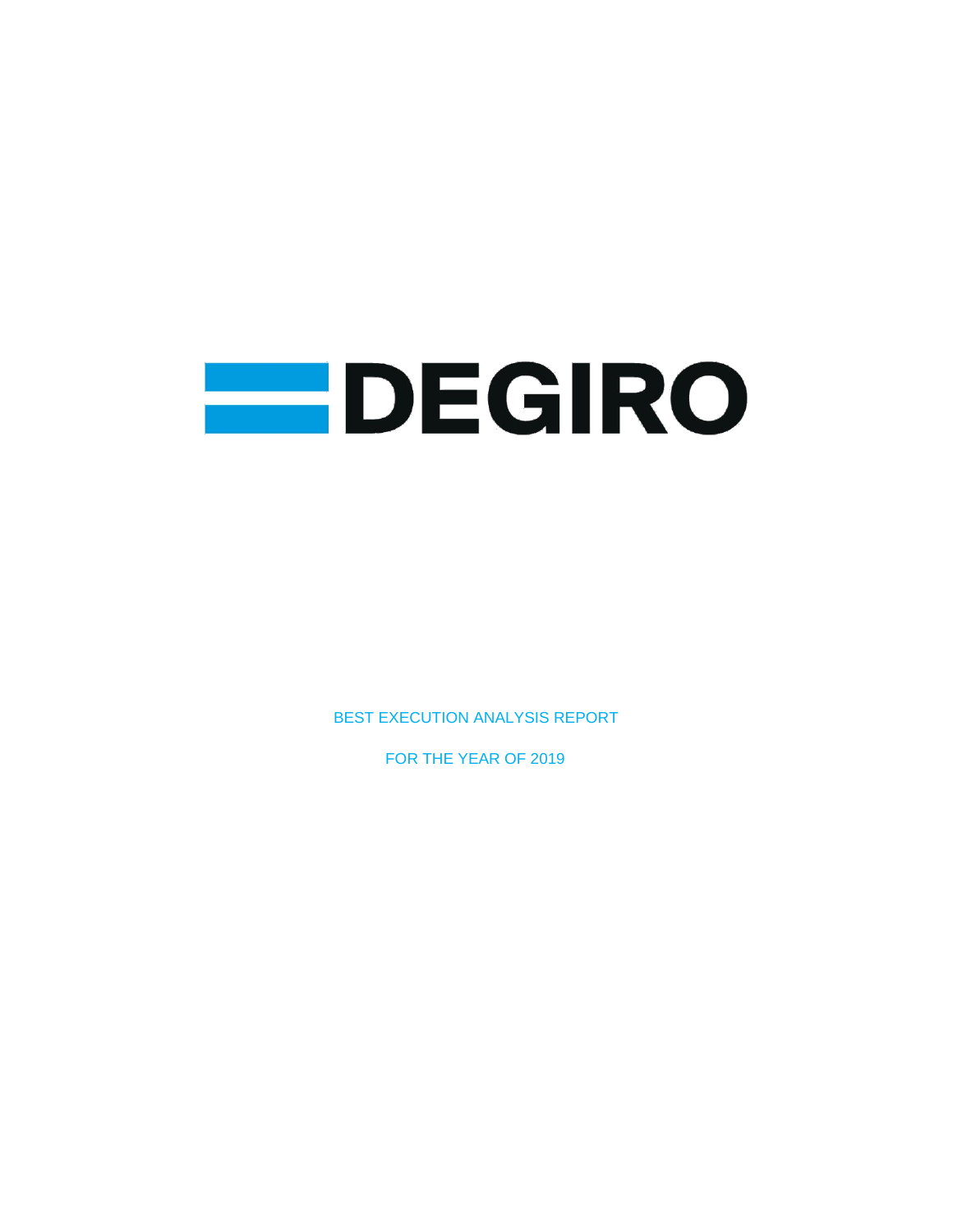# Contents

| $\mathbf{1}$ . |                                                                                                     |
|----------------|-----------------------------------------------------------------------------------------------------|
| 2.             |                                                                                                     |
| 3.             |                                                                                                     |
| 4.             |                                                                                                     |
| 5.             |                                                                                                     |
| 6.             |                                                                                                     |
| 7.             |                                                                                                     |
| 8.             |                                                                                                     |
| 9.             |                                                                                                     |
| 10.            | A description of any close links, conflicts of interests, and common ownerships with respect to any |
| 11.            |                                                                                                     |
|                |                                                                                                     |
|                |                                                                                                     |
|                |                                                                                                     |
|                |                                                                                                     |
|                |                                                                                                     |
|                |                                                                                                     |
|                |                                                                                                     |
|                |                                                                                                     |
|                |                                                                                                     |
| 12.            |                                                                                                     |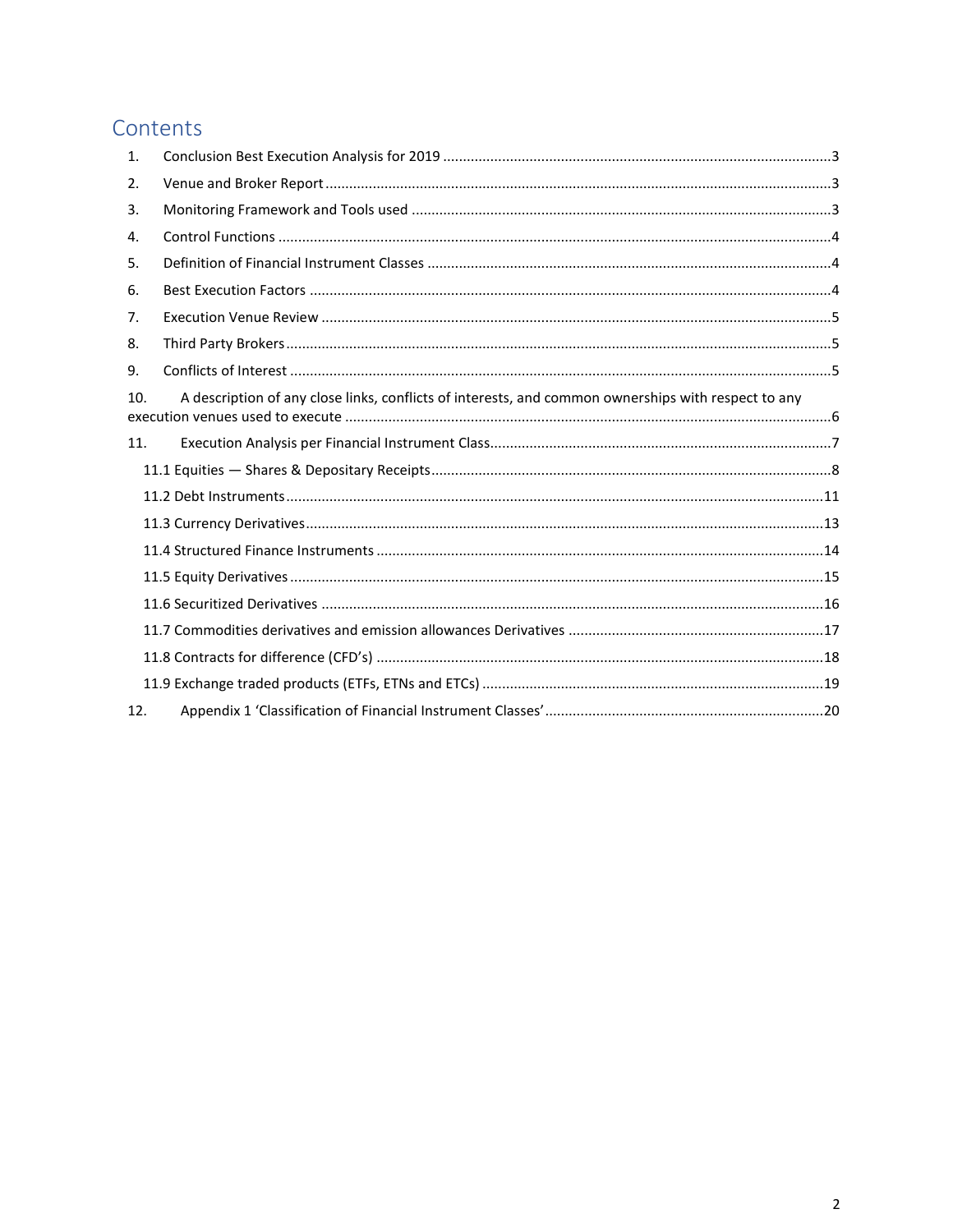## 1. Conclusion Best Execution Analysis for 2019

<span id="page-2-0"></span>MiFID II requires investment firms to take all sufficient steps to obtain the best possible result for retail and professional clients when executing orders on behalf of clients or receiving and transmitting orders to a broker. This report contains the results of the yearly analysis of best execution of DEGIRO for the full calendar year of 2019. The report is prepared pursuant to the obligations set out in Article 27 (6) of Directive 2014/65/EU ("MiFID II") and Article 3 of Commission Delegated Regulation (EU) 2017/576 ("RTS 28").

All third-party brokers that DEGIRO transmits orders to were assessed on execution factors including but not limited to price, liquidity, probability of execution and irregularities. In addition, the trading venues and execution quality obtained where DEGIRO directly sends orders and executes transactions via its own membership orders on client's behalf clients were reviewed.

The review of 2019 has shown satisfactory results without the need for immediate actions, nonetheless, DEGIRO is looking at several alternatives to further enhance the quality of its order execution either via its own membership or via the use of third-party brokers. Noteworthy is that in line with its goal to continuously provide clients with more trading possibilities, during 2019 DEGIRO has made OTC trading of leveraged products via Boerse Stuttgart CATS GmbH (RTO) available for Dutch clients. No venues were removed during 2019.

## 2. Venue and Broker Report

<span id="page-2-1"></span>With the application of MIFID II and Commission Delegated Regulation (EU) 2018/5761 as of 3<sup>rd</sup> January 2018, DEGIRO is required to publish for each class of financial instruments, a summary of the analysis and conclusions drawn from the detailed monitoring of the quality of execution obtained on the execution venues where DEGIRO has executed client orders in the previous year.

The direct order execution report lists DEGIRO's top five execution venues in terms of trading volumes for all orders (per class of financial instruments) that the firm has executed during 2019, both: (1) directly on a trading venue (i.e. as a member of or participant in that venue); or (2) on an OTC basis directly with a counterparty. The data relating hereto is provided in the "Venue Report 2019".

The indirect order execution report lists DEGIRO's top five brokers in terms of trading volumes for all transactions during 2019 that DEGIRO has executed by placing orders with another firm (e.g. a third-party broker) for that other entity to execute orders on behalf of DEGIRO. The data relating hereto is provided in the "Broker Report 2019". In the Broker Report and the Venue Report investors and clients can also find information on the percentage of total orders executed in the financial instrument class per venue and the ratio between passive and aggressive orders.

The Order Execution Policy and the data of the Venue and Broker Report and the summary of the analysis and conclusions are available for downloading by the public and accessible free of charge via the document center on DEGIRO's website.

## 3. Monitoring Framework and Tools used

<span id="page-2-2"></span>Providing its clients with best execution is of the upmost importance to DEGIRO. In order to inform potential investors and clients about how DEGIRO achieves this overarching best execution obligation, DEGIRO has established an Order Execution Policy. DEGIRO shall review at least annually, or when a material change occurs, the effectiveness of this policy and the framework put in place to execute and transmit orders. DEGIRO will regulatory test the effectiveness of all steps in the chain of execution to consistently deliver the best possible result. When executing orders on client's behalf or receiving and transmitting orders to third parties, DEGIRO focusses primarily on price and costs (ranking of execution factors). All other factors are generally given equal weighting however exceptions may occur.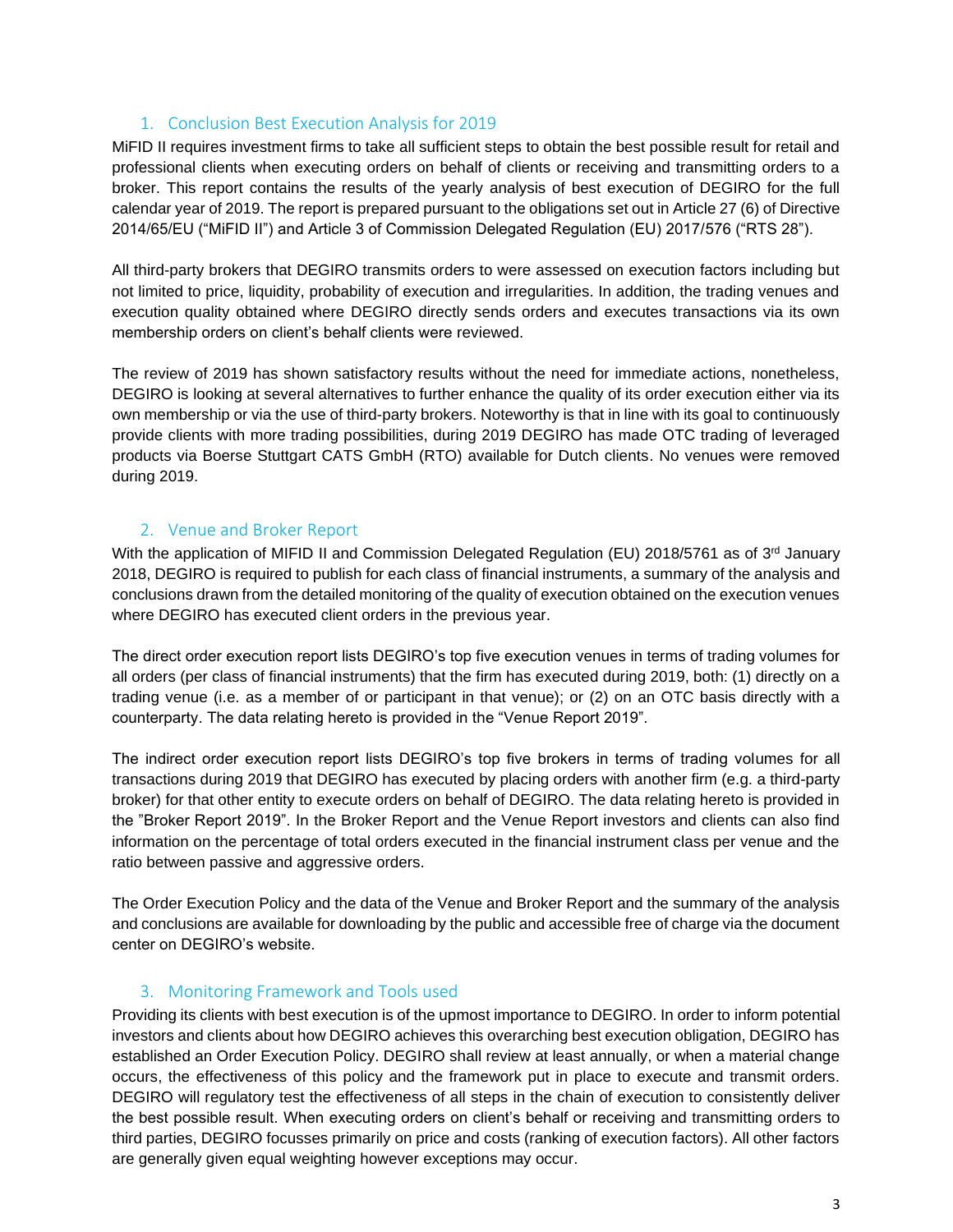During 2019 DEGIRO deployed a number of methodologies and tools in order to monitor the quality of execution obtained. Monitoring, on a continuous or periodical basis, is performed in order to assure the DEGIRO complies with best execution requirements. DEGIRO has implemented multiple checks and balances to ensure execution quality analysis is done in proportionate fashion. The frequency of monitoring (daily, monthly, yearly) and the sample size depends proportionately on the financial asset class and market traded.

For orders that are transmitted to a third-party broker DEGIRO has to rely on the execution effectiveness of the third-party broker. For this reason, DEGIRO only uses highly recognized external brokers for the transmitting of orders. In addition, DEGIRO has strict agreements with these parties and monitors if these parties live up to these agreements. This is done by periodically checking the execution prices with the prices on recognized data vendors such as Bloomberg and Reuters. If any anomalies are detected DEGIRO ensures sufficient steps are taken to remedy and solve these in a timely manner. DEGIRO also uses Transaction Costs Analysis (TCA) to monitor and review implicit transaction costs such as the spread, arrival costs etc. DEGIRO has not made use of the output of consolidated tape providers.

## 4. Control Functions

<span id="page-3-0"></span>The Brokerage Desk of DEGIRO is responsible for monitoring the execution quality in line with internal procedures of DEGIRO. Alongside the day to day monitoring of the execution quality the Compliance and Internal Audit departments of DEGIRO perform periodic reviews to verify the orders are executed in line with the Order Execution Policy of DEGIRO and the Brokerage Desk is doing the appropriate monitoring and escalates via the appropriate channels timely when anomalies are detected.

## 5. Definition of Financial Instrument Classes

<span id="page-3-1"></span>A class of financial instruments should be narrow enough to reveal differences in order execution behavior between classes but at the same time broad enough to ensure that the reporting obligation on investment firms is proportionate. Given the breadth of the equity class of financial instruments, it is appropriate to divide this class into subclasses based on liquidity. As liquidity is an essential factor governing execution behaviors and as execution venues are often competing to attract flows of the most frequently traded stocks, it is appropriate that equity instruments are classified according to their liquidity as determined under the tick size regime as set out in MIFID II. In order to make comparing between several investment firms easier ESMA has identified 22 (sub) classes of financial instruments. A classification of all these classes can be found in 'Appendix 1 – Classification of Financial Instruments'.

## 6. Best Execution Factors

<span id="page-3-2"></span>In order to provide Best Execution, DEGIRO takes several execution factors into account to obtain the best possible result for clients. Factors that DEGIRO takes into consideration to achieve the best execution consist of but are not limited to:

- The price at which the client order can be executed;
- The costs of executing the client order;
- The speed at which the client order can be executed;
- Likelihood of execution;
- Settlement
- The size of the client order;
- The type of order.

When executing orders on client's behalf or receiving and transmitting orders to third parties, DEGIRO focusses primarily on price and costs (ranking of execution factors). All other factors are generally given equal weighting. To enhance execution quality and access additional liquidity for certain markets and instruments a smart order router (SOR) operated by a prime broker is available. A specification of the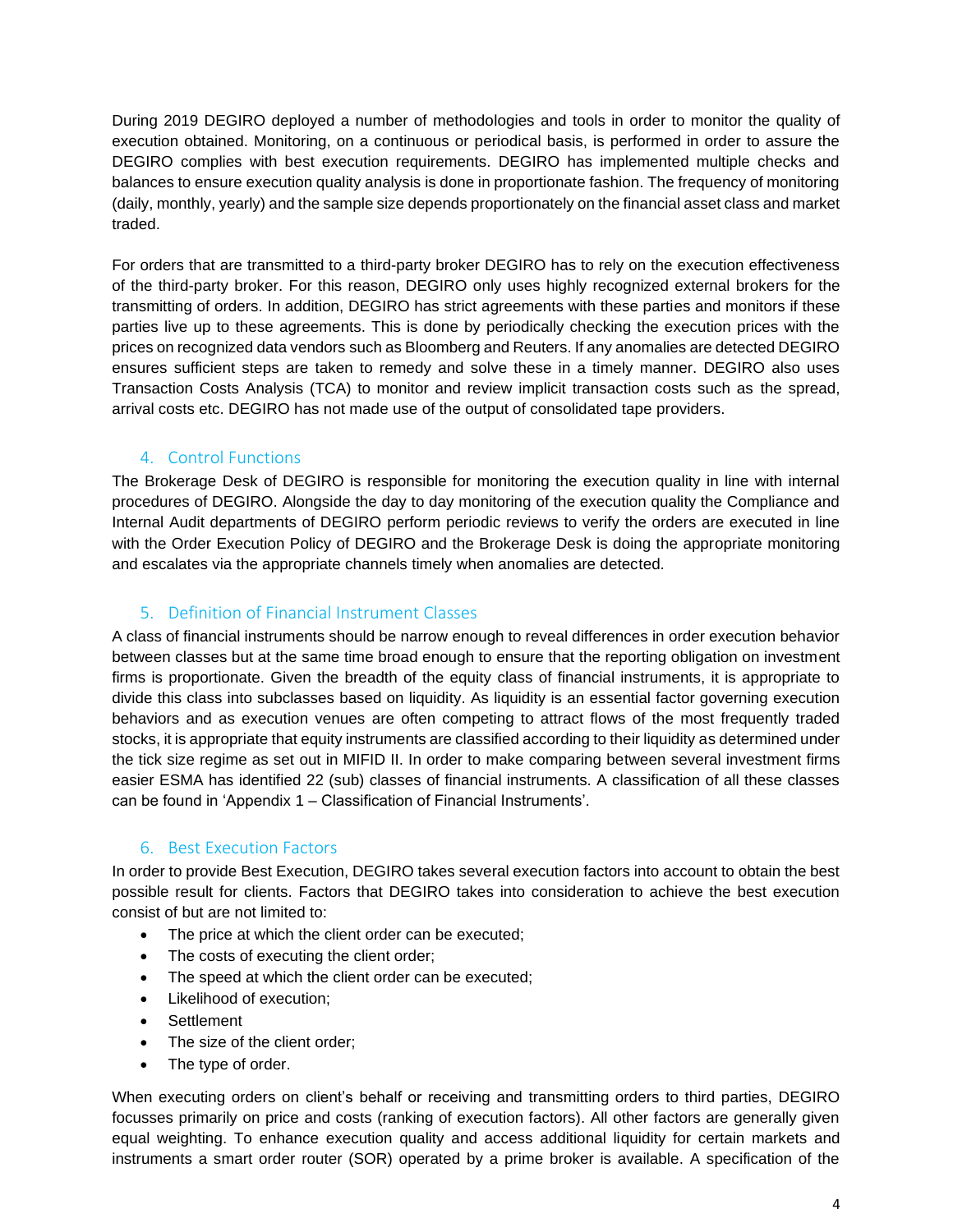current financial instruments classes and execution venues that are eligible for smart order routing can be consulted via the order routing page on DEGIRO's website.

### 7. Execution Venue Review

<span id="page-4-0"></span>DEGIRO will always try to obtain the best order execution available on the venues that are accessible by DEGIRO. When executing orders on behalf of the clients or receiving and transmitting orders to a broker it might route orders to Regulated Markets (RMs), Multilateral Trading Facilities (MTFs), Organized Trading Facilities (OTFs), Systematic Internalisers (Sis), market makers and liquidity providers that provide similar functions or platforms for non-listed products such as investment funds. With respect to review of the current venue types, or when deciding to add new venues types, DEGIRO takes in consideration factors such as the availability of best pricing, additional liquidity, costs related to the place of execution (including connection costs for the venue of execution and the connected clearing and settlement infrastructure, execution fees, fees related to the submission, modification or cancellation of orders and any other fees involved), and trading hours. All offered venue types are evaluated at least annually, or when a material change occurs, by a dedicated team of DEGIRO to ensure the specific venue types are still in line with the clients' needs and best interests. In addition, trading venues not yet offered are under (periodical) review to see if they can add value to DEGIRO's service and offering. DEGIRO realizes that the landscape of execution venues is very fragmented and is therefore constantly looking for new execution venues to be added to the current offering which has resulted in the addition of the possibility to trade leveraged instruments OTC via CATS.

## <span id="page-4-1"></span>8. Third Party Brokers

When DEGIRO makes use of a broker it will only do so with highly recognized parties and perform the proper due diligence necessary. DEGIRO will look at, including but not limited to, factors such as the Best Execution Policy, a well-established reputation, market coverage, settlement factors, execution costs and connectivity. All current and potential new third parties are checked against these criteria to verify if they are in line with the high standards of DEGIRO and with the best interest of the clients in mind. DEGIRO will review the third parties it has a significant relationship with at least annually or more often when it seems fit to do so. This way DEGIRO can ensure the quality and appropriateness of the execution arrangements and policies in place.

Third party brokers that DEGIRO placed significant reliance on during 2019 consist of:

- Morgan Stanley
- ABN AMRO CLEARING BANK (AACB)
- OHV
- CITI
- SOCIETE GENERALE
- KASBANK

DEGIRO is satisfied with the level of execution quality and service provided by the above brokers during 2019.

## 9. Conflicts of Interest

<span id="page-4-2"></span>DEGIRO offers it services based on the 'Execution Only' principle. DEGIRO act in the capacity of agent and has executed orders on behalf of clients via one of its own memberships and received and transmitted orders to brokers for execution. DEGIRO has no ownership in the execution venues used. DEGIRO does not have any specific arrangements with execution venues in place related to rebates or non-monetary benefits. In line with market standards DEGIRO may be eligible to discounts offered by execution venues when exceeding certain volume thresholds.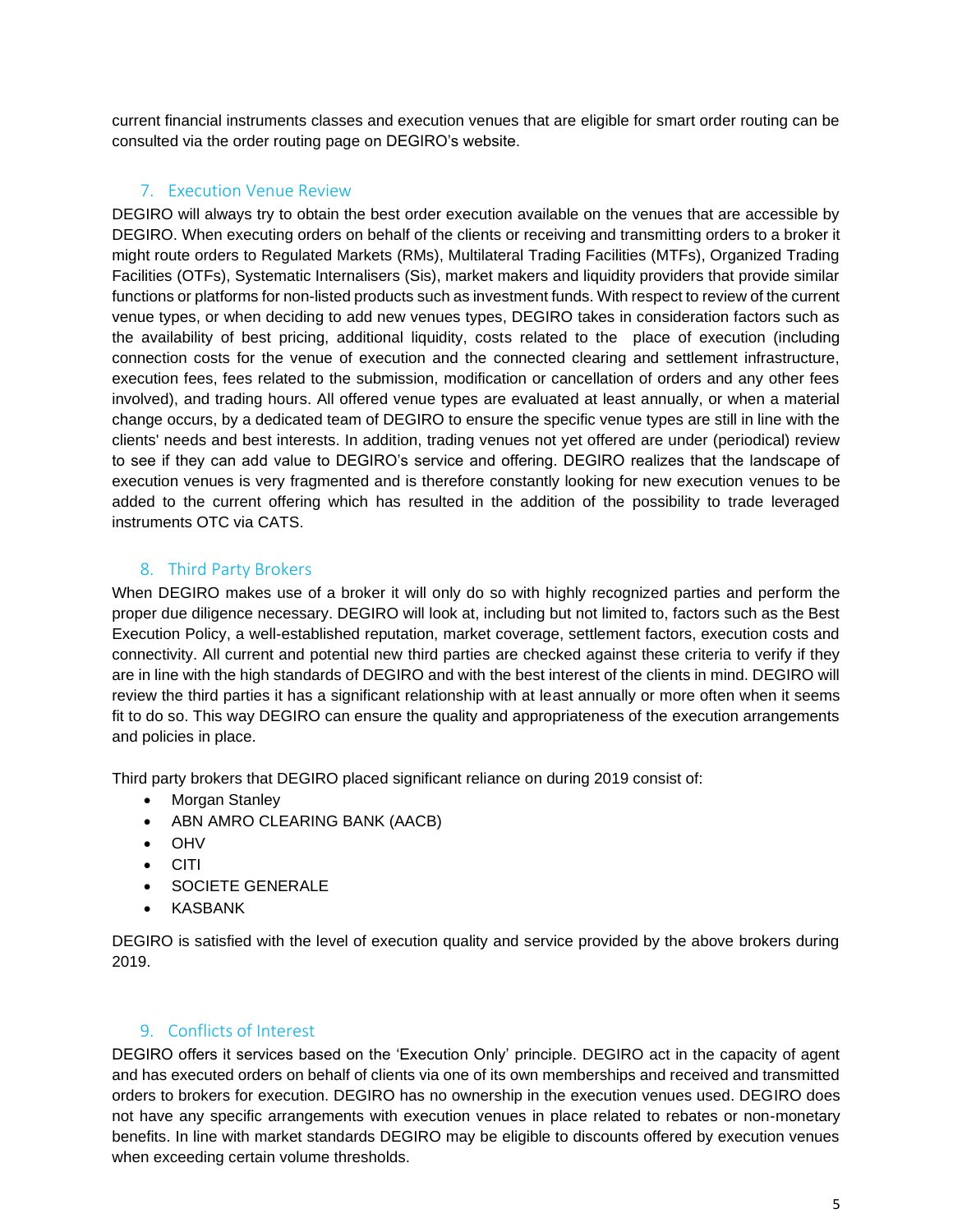## <span id="page-5-0"></span>10. A description of any close links, conflicts of interests, and common ownerships with respect to any execution venues used to execute

DEGIRO does not have any close links, conflicts of interest or ownership with respect to any of the venues used to execute.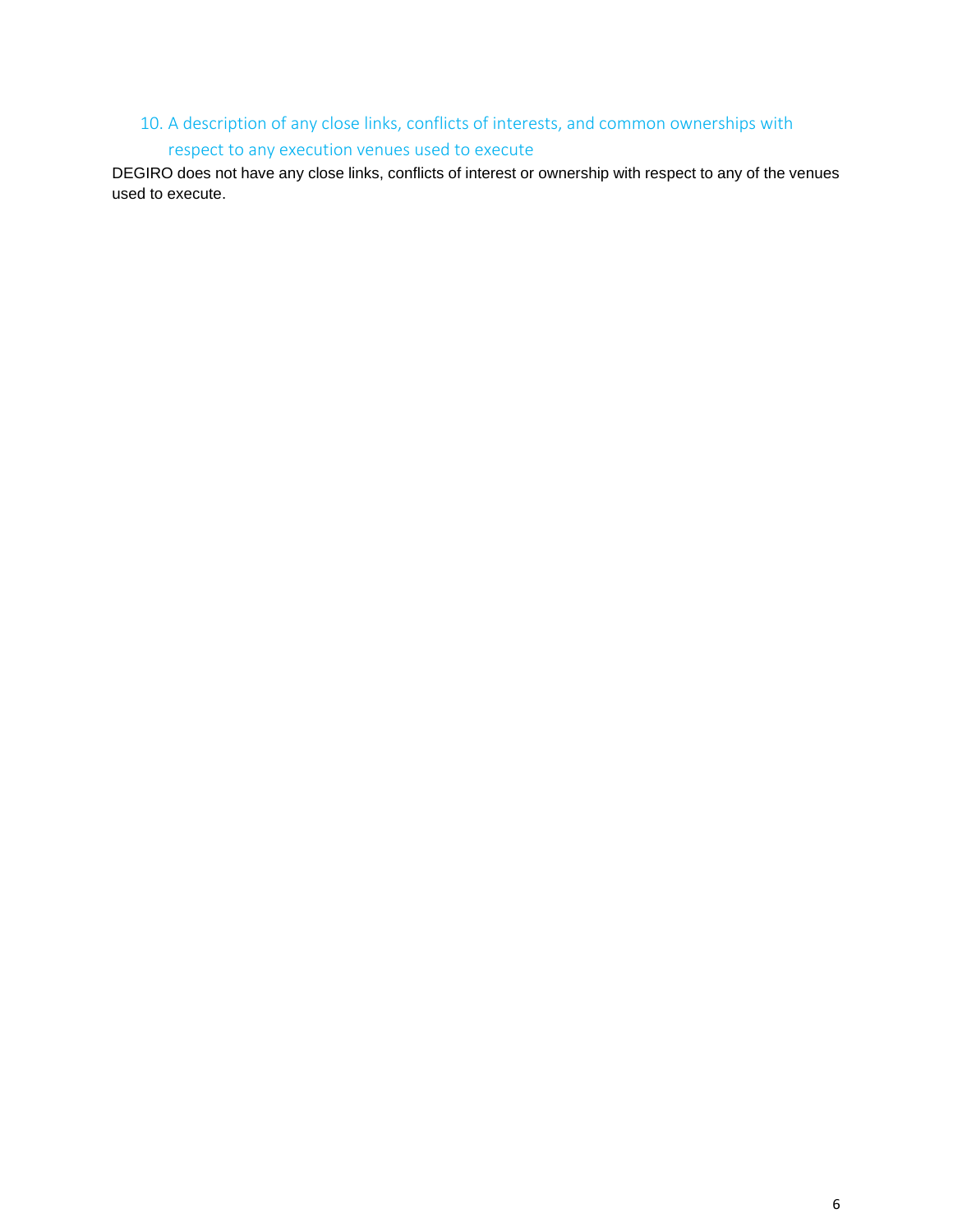#### <span id="page-6-0"></span>11. Execution Analysis per Financial Instrument Class

This part of the report provides an analysis regarding all financial instrument classes. Per financial instrument class the following topics are covered:

- *(a)an explanation of the relative importance the firm gave to the execution factors of price, costs, speed, likelihood of execution (hereafter "risk factors") or any other consideration including qualitative factors when assessing the quality of execution;*
- *(b)a description of any close links, conflicts of interests, and common ownerships with respect to any execution venues used to execute orders;*
- *(c)a description of any specific arrangements with any execution venues regarding payments made or received, discounts, rebates or non-monetary benefits received;*
- *(d)an explanation of the factors that led to a change in the list of execution venues listed in the firm's execution policy, if such a change occurred;*
- *(e)an explanation of how order execution differs according to client categorization, where the firm treats categories of clients differently and where it may affect the order execution arrangements;*
- *(f)an explanation of whether other criteria were given precedence over immediate price and cost when executing retail client orders and how these other criteria were instrumental in delivering the best possible result in terms of the total consideration to the client;*
- *(g)an explanation of how the investment firm has used any data or tools relating to the quality of execution, including any data published under Delegated Regulation (EU) 2019/575<sup>2</sup> ;*
- *(h)where applicable, an explanation of how the investment firm has used output of a consolidated tape provider established under Article 65 of Directive 2014/65/EU.*

The following tables will address these topics per financial instrument class. Where deemed appropriate e.g. a material changes as occurred during the year, additional information regarding the certain instrument class is given.

In total twenty-two (sub) classes have been distinguished. The financial instruments classes for which DEGIRO does not facilitate trading i.e. Interest Derivatives (c), Credit Derivatives (d) and Emission allowances (l) are omitted from this overview.

Since DEGIRO generally does not differentiate in execution policies between retail and professional clients all below tables cover both client groups unless specifically mentioned.

<sup>2</sup> COMMISSION DELEGATED REGULATION (EU) 2019/575 of 8 June 2016 supplementing Directive 2014/65/EU of the European Parliament and of the Council on markets in financial instruments with regard to regulatory technical standards concerning the data to be published by execution venues on the quality of execution of transactions.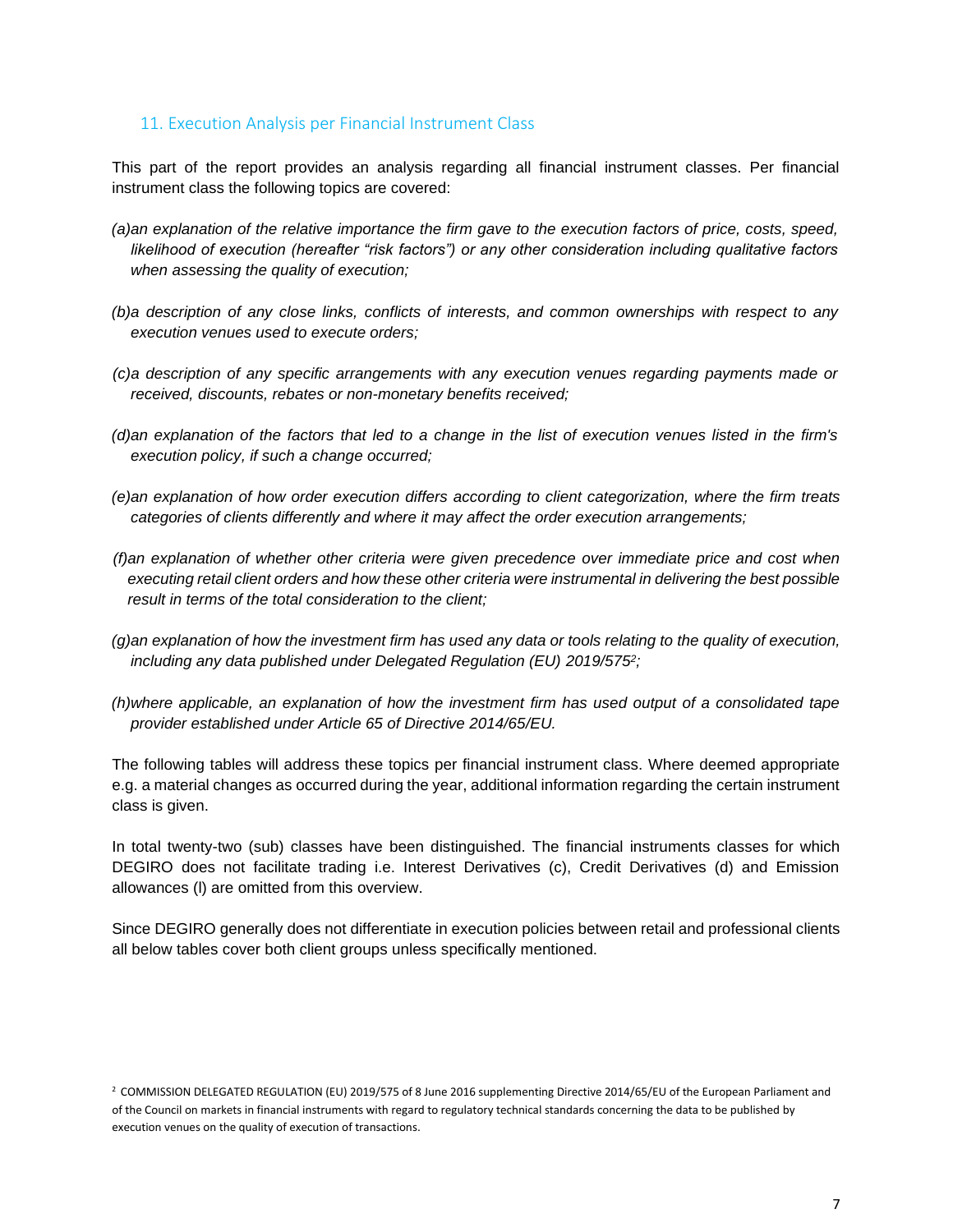## <span id="page-7-0"></span>11.1 Equities — Shares & Depositary Receipts

The financial instrument class equities are split in three groups based on liquidity. This way investors can notice the differences between the order handling and execution of highly liquid and less liquid securities. See in the below three tables further analysis the three liquidity groups.

| <b>Class</b> |                                                                                                                                                                                                                                                                                            | Retail and Professional clients - Equities - Tick size liquidity bands 5 and 6 (from 2 000 trades per day)                                                                                                                                                                                                                  |
|--------------|--------------------------------------------------------------------------------------------------------------------------------------------------------------------------------------------------------------------------------------------------------------------------------------------|-----------------------------------------------------------------------------------------------------------------------------------------------------------------------------------------------------------------------------------------------------------------------------------------------------------------------------|
| (a)          | Relative importance of execution<br>factors                                                                                                                                                                                                                                                | Price and costs are deemed most important                                                                                                                                                                                                                                                                                   |
| (b)          | Close links, conflicts of interests, and<br>common ownerships with respect to<br>any execution venues used to execute<br>orders                                                                                                                                                            | DEGIRO has no close links or ownership with respect to any of the execution<br>venues used.                                                                                                                                                                                                                                 |
| (c)          | Specific arrangements with any<br>execution venues regarding payments<br>made or received, discounts, rebates<br>or non-monetary benefits received;                                                                                                                                        | Not applicable                                                                                                                                                                                                                                                                                                              |
| (d)          | An explanation of the factors that led to<br>a change in the list of execution<br>venues listed in the firm's execution<br>policy, if such a change occurred;                                                                                                                              | No additional venues for trading equities have been added or removed during<br>2019.                                                                                                                                                                                                                                        |
| (e)          | An explanation of how order execution<br>differs according to client<br>categorization, where the firm treats<br>categories of clients differently and<br>where it may affect the order execution<br>arrangements                                                                          | DEGIRO does not differentiate between the order execution of retail and<br>professional clients. DEGIRO will always follow best execution policies in place for<br>both types of clients. The only exception comes when a client gives a specific<br>order instruction which overrules the standard order execution policy. |
| (f)          | Explanation of whether other criteria<br>were given precedence over<br>immediate price and cost when<br>executing retail client orders and how<br>these other criteria were instrumental<br>in delivering the best possible result in<br>terms of the total consideration to the<br>client | Not applicable                                                                                                                                                                                                                                                                                                              |
| (g)          | Explanation of how the investment firm<br>has used any data or tools relating to<br>the quality of execution, including any<br>data published under Delegated<br>Regulation (EU) 2019/575                                                                                                  | DEGIRO has performed Transaction Cost Analysis (TCA) for certain markets to<br>determine execution quality. In addition, DEGIRO used recognizes data vendors<br>such as Bloomberg and Reuters to verify quality execution prices.                                                                                           |
| (h)          | Where applicable, an explanation of<br>how the investment firm has used<br>output of a consolidated tape provider<br>established under Article 65 of<br>Directive 2014/65/EU.                                                                                                              | Not applicable                                                                                                                                                                                                                                                                                                              |

*Table 1: Retail and Professional clients - Equities - Tick size liquidity bands 5 and 6 (from 2 000 trades per day)*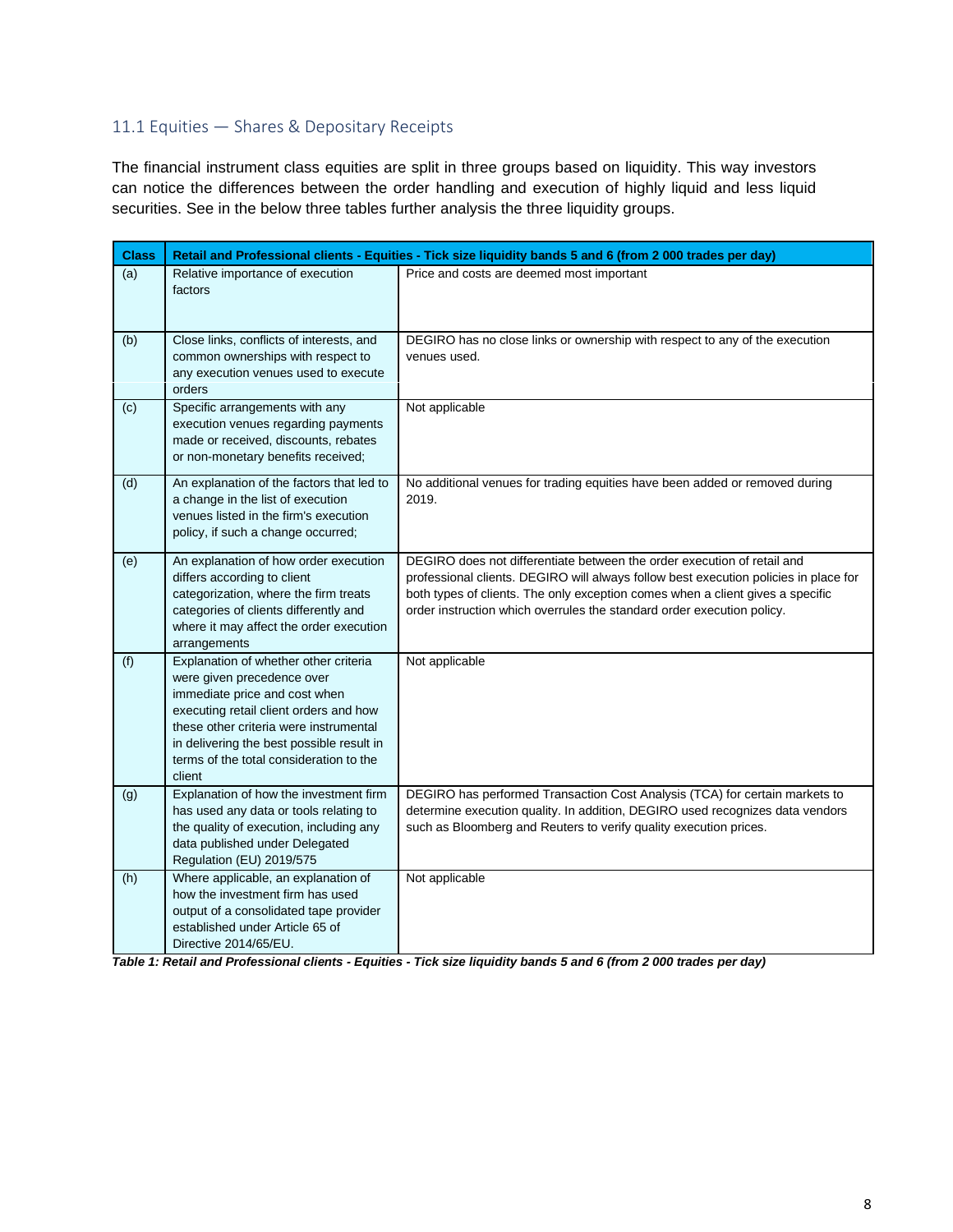| <b>Class</b> |                                                                                                                                                                                                                                                                                            | Retail and Professional clients - Equities - Tick size liquidity bands 3 and 4 (from 80 to 1999 trades per day)                                                                                                                                                                                                             |
|--------------|--------------------------------------------------------------------------------------------------------------------------------------------------------------------------------------------------------------------------------------------------------------------------------------------|-----------------------------------------------------------------------------------------------------------------------------------------------------------------------------------------------------------------------------------------------------------------------------------------------------------------------------|
| (a)          | Relative importance of execution<br>factors                                                                                                                                                                                                                                                | Price and costs are deemed most important                                                                                                                                                                                                                                                                                   |
| (b)          | Close links, conflicts of interests, and<br>common ownerships with respect to<br>any execution venues used to execute<br>orders                                                                                                                                                            | DEGIRO has no close links or ownership with respect to any of the execution<br>venues used.                                                                                                                                                                                                                                 |
| (c)          | Specific arrangements with any<br>execution venues regarding payments<br>made or received, discounts, rebates<br>or non-monetary benefits received;                                                                                                                                        | Not applicable                                                                                                                                                                                                                                                                                                              |
| (d)          | An explanation of the factors that led to<br>a change in the list of execution<br>venues listed in the firm's execution<br>policy, if such a change occurred;                                                                                                                              | No additional venues for trading equities have been added or removed during<br>2019.                                                                                                                                                                                                                                        |
| (e)          | An explanation of how order execution<br>differs according to client<br>categorization, where the firm treats<br>categories of clients differently and<br>where it may affect the order execution<br>arrangements                                                                          | DEGIRO does not differentiate between the order execution of retail and<br>professional clients. DEGIRO will always follow best execution policies in place for<br>both types of clients. The only exception comes when a client gives a specific<br>order instruction which overrules the standard order execution policy. |
| (f)          | Explanation of whether other criteria<br>were given precedence over<br>immediate price and cost when<br>executing retail client orders and how<br>these other criteria were instrumental<br>in delivering the best possible result in<br>terms of the total consideration to the<br>client | Not applicable                                                                                                                                                                                                                                                                                                              |
| (g)          | Explanation of how the investment firm<br>has used any data or tools relating to<br>the quality of execution, including any<br>data published under Delegated<br>Regulation (EU) 2019/575                                                                                                  | DEGIRO has performed Transaction Cost Analysis (TCA) for certain markets to<br>determine execution quality. In addition, DEGIRO used recognizes data vendors<br>such as Bloomberg and Reuters to verify quality execution prices.                                                                                           |
| (h)          | Where applicable, an explanation of<br>how the investment firm has used<br>output of a consolidated tape provider<br>established under Article 65 of<br>Directive 2014/65/EU.                                                                                                              | Not applicable                                                                                                                                                                                                                                                                                                              |

*Table 2: Retail and Professional clients - Equities - Tick size liquidity bands 3 and 4 (from 80 to 1999 trades per day)*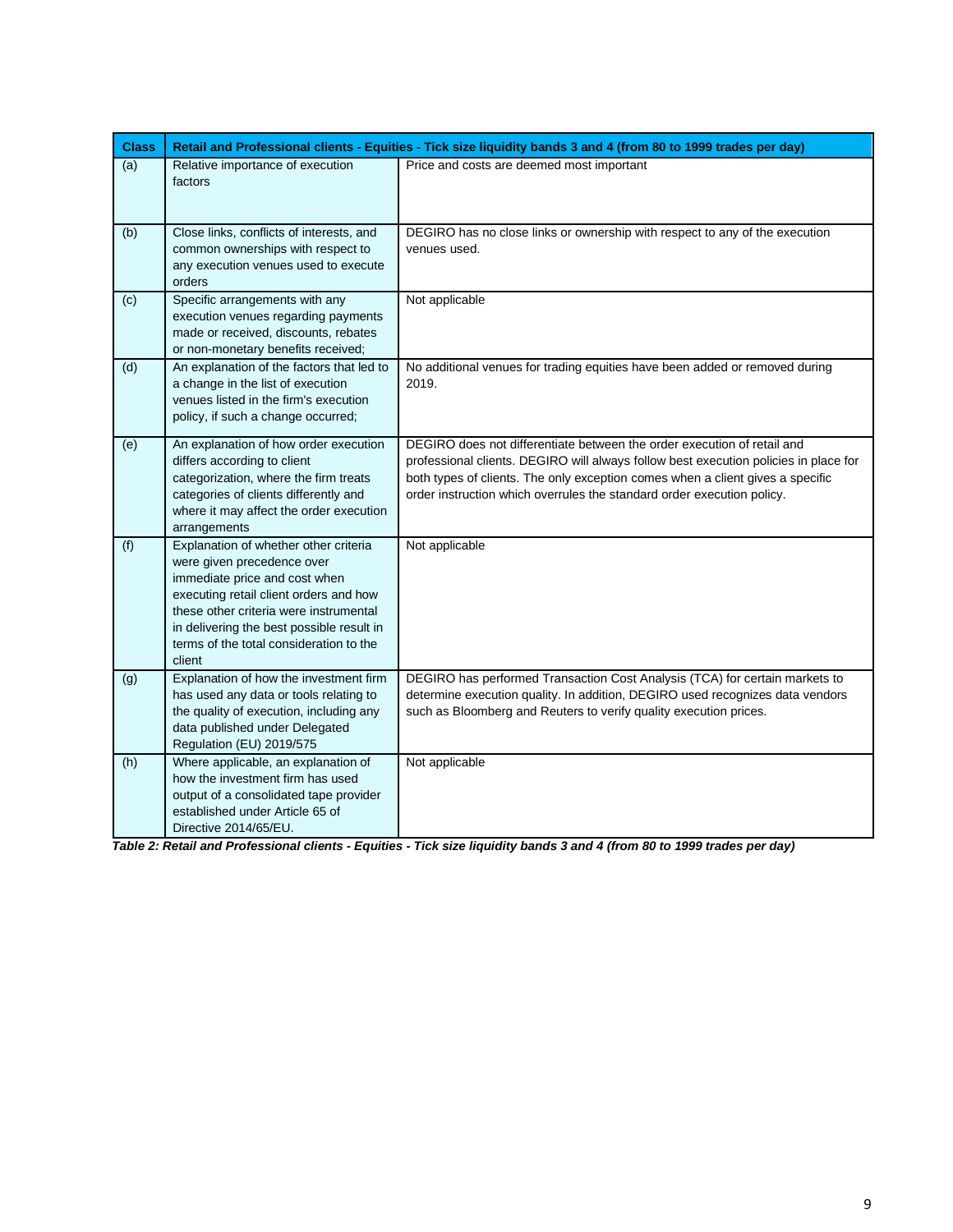| <b>Class</b> |                                                                                                                                                                                                                                                                                            | Retail and Professional clients - Equities - Tick size liquidity bands 1 and 2 (from 0 to 79 trades per day)                                                                                                                                                                                                                |
|--------------|--------------------------------------------------------------------------------------------------------------------------------------------------------------------------------------------------------------------------------------------------------------------------------------------|-----------------------------------------------------------------------------------------------------------------------------------------------------------------------------------------------------------------------------------------------------------------------------------------------------------------------------|
| (a)          | Relative importance of execution<br>factors                                                                                                                                                                                                                                                | Price and costs are deemed most important                                                                                                                                                                                                                                                                                   |
| (b)          | Close links, conflicts of interests, and<br>common ownerships with respect to<br>any execution venues used to execute<br>orders                                                                                                                                                            | DEGIRO has no close links or ownership with respect to any of the execution<br>venues used.                                                                                                                                                                                                                                 |
| (c)          | Specific arrangements with any<br>execution venues regarding payments<br>made or received, discounts, rebates<br>or non-monetary benefits received;                                                                                                                                        | Not applicable                                                                                                                                                                                                                                                                                                              |
| (d)          | An explanation of the factors that led to<br>a change in the list of execution<br>venues listed in the firm's execution<br>policy, if such a change occurred;                                                                                                                              | No additional venues for trading equities have been added or removed during<br>2019.                                                                                                                                                                                                                                        |
| (e)          | An explanation of how order execution<br>differs according to client<br>categorization, where the firm treats<br>categories of clients differently and<br>where it may affect the order execution<br>arrangements                                                                          | DEGIRO does not differentiate between the order execution of retail and<br>professional clients. DEGIRO will always follow best execution policies in place for<br>both types of clients. The only exception comes when a client gives a specific<br>order instruction which overrules the standard order execution policy. |
| (f)          | Explanation of whether other criteria<br>were given precedence over<br>immediate price and cost when<br>executing retail client orders and how<br>these other criteria were instrumental<br>in delivering the best possible result in<br>terms of the total consideration to the<br>client | Not applicable                                                                                                                                                                                                                                                                                                              |
| (g)          | Explanation of how the investment firm<br>has used any data or tools relating to<br>the quality of execution, including any<br>data published under Delegated<br>Regulation (EU) 2019/575                                                                                                  | DEGIRO has performed Transaction Cost Analysis (TCA) for certain markets to<br>determine execution quality. In addition, DEGIRO used recognizes data vendors<br>such as Bloomberg and Reuters to verify quality execution prices.                                                                                           |
| (h)          | Where applicable, an explanation of<br>how the investment firm has used<br>output of a consolidated tape provider<br>established under Article 65 of<br>Directive 2014/65/EU.                                                                                                              | Not applicable                                                                                                                                                                                                                                                                                                              |

*Table 3: Retail and Professional clients - Equities - Tick size liquidity bands 1 and 2 (from 0 to 79 trades per day)*

#### *Notable*

Orders directed to the smaller segments of the London Stock Exchange (LSE), such as SETSqx, are directed to LSE market makers as these OTC- segments typically offer more liquidity than on- exchange. Only if the market maker doesn't provide pricing in a certain symbol the order is routed to the exchange. More detailed information on where the most trading took place can be found in the "Venue Report".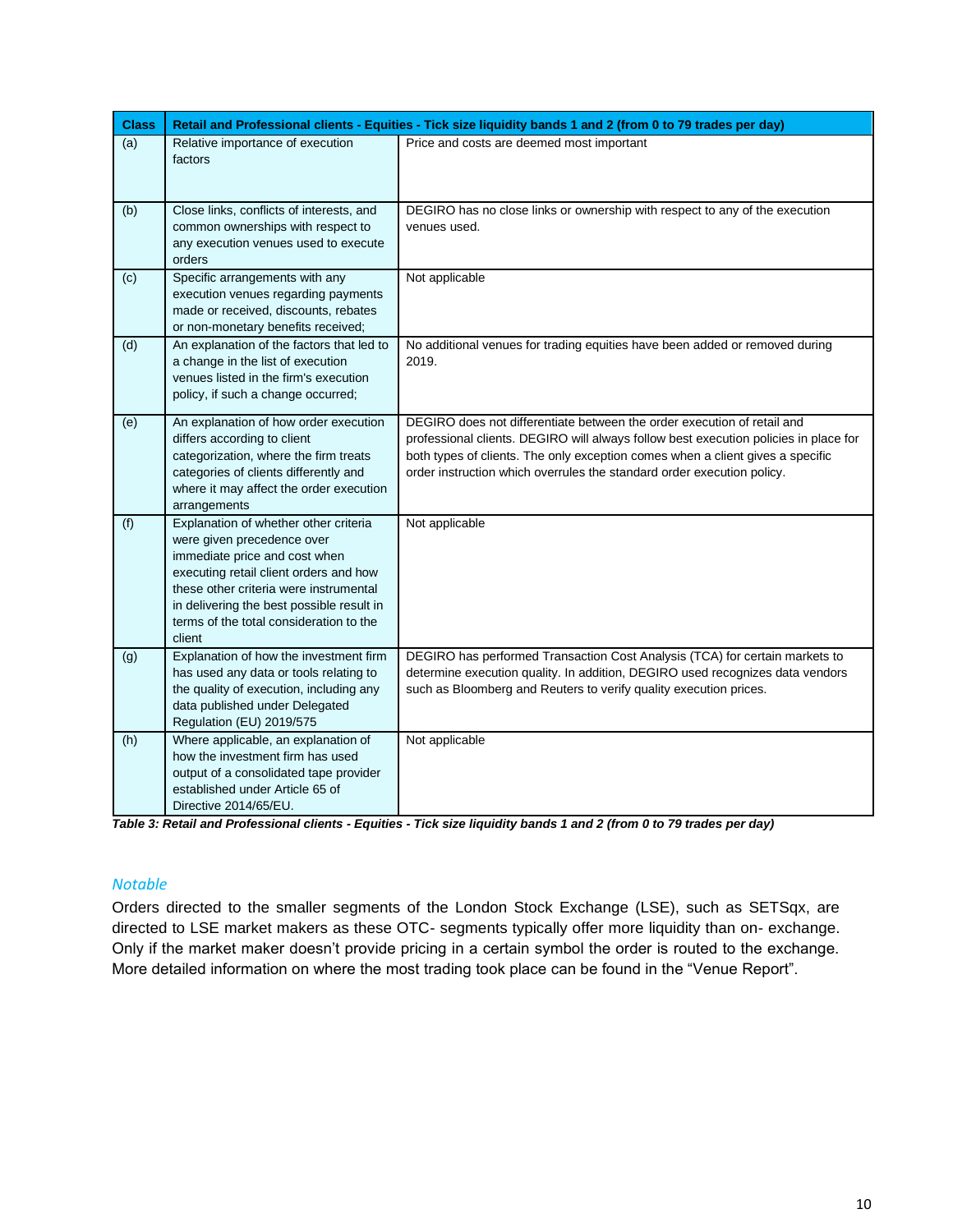## <span id="page-10-0"></span>11.2 Debt Instruments

The debt instruments can be divided into Bonds and Money Market instruments.

| <b>Class</b> | <b>Retail and Professional clients - Bonds</b>                                                                                                                                                                                                                                             |                                                                                                                                                                                                                                                                                                                             |
|--------------|--------------------------------------------------------------------------------------------------------------------------------------------------------------------------------------------------------------------------------------------------------------------------------------------|-----------------------------------------------------------------------------------------------------------------------------------------------------------------------------------------------------------------------------------------------------------------------------------------------------------------------------|
| (a)          | Relative importance of execution<br>factors                                                                                                                                                                                                                                                | Price and costs are deemed most important                                                                                                                                                                                                                                                                                   |
| (b)          | Close links, conflicts of interests, and<br>common ownerships with respect to<br>any execution venues used to execute<br>orders                                                                                                                                                            | DEGIRO has no close links or ownership with respect to any of the execution<br>venues used.                                                                                                                                                                                                                                 |
| (c)          | Specific arrangements with any<br>execution venues regarding payments<br>made or received, discounts, rebates<br>or non-monetary benefits received;                                                                                                                                        | Not applicable                                                                                                                                                                                                                                                                                                              |
| (d)          | An explanation of the factors that led to<br>a change in the list of execution<br>venues listed in the firm's execution<br>policy, if such a change occurred;                                                                                                                              | No additional venues for trading equities have been added or removed during<br>2019.                                                                                                                                                                                                                                        |
| (e)          | An explanation of how order execution<br>differs according to client<br>categorization, where the firm treats<br>categories of clients differently and<br>where it may affect the order execution<br>arrangements                                                                          | DEGIRO does not differentiate between the order execution of retail and<br>professional clients. DEGIRO will always follow best execution policies in place for<br>both types of clients. The only exception comes when a client gives a specific<br>order instruction which overrules the standard order execution policy. |
| (f)          | Explanation of whether other criteria<br>were given precedence over<br>immediate price and cost when<br>executing retail client orders and how<br>these other criteria were instrumental<br>in delivering the best possible result in<br>terms of the total consideration to the<br>client | Not applicable                                                                                                                                                                                                                                                                                                              |
| (g)          | Explanation of how the investment firm<br>has used any data or tools relating to<br>the quality of execution, including any<br>data published under Delegated<br>Regulation (EU) 2019/575                                                                                                  | DEGIRO has performed Transaction Cost Analysis (TCA) for certain markets to<br>determine execution quality. In addition, DEGIRO used recognizes data vendors<br>such as Bloomberg and Reuters to verify quality execution prices.                                                                                           |
| (h)          | Where applicable, an explanation of<br>how the investment firm has used<br>output of a consolidated tape provider<br>established under Article 65 of<br>Directive 2014/65/EU.                                                                                                              | Not applicable                                                                                                                                                                                                                                                                                                              |

*Table 4: Retail and Professional clients – Bonds*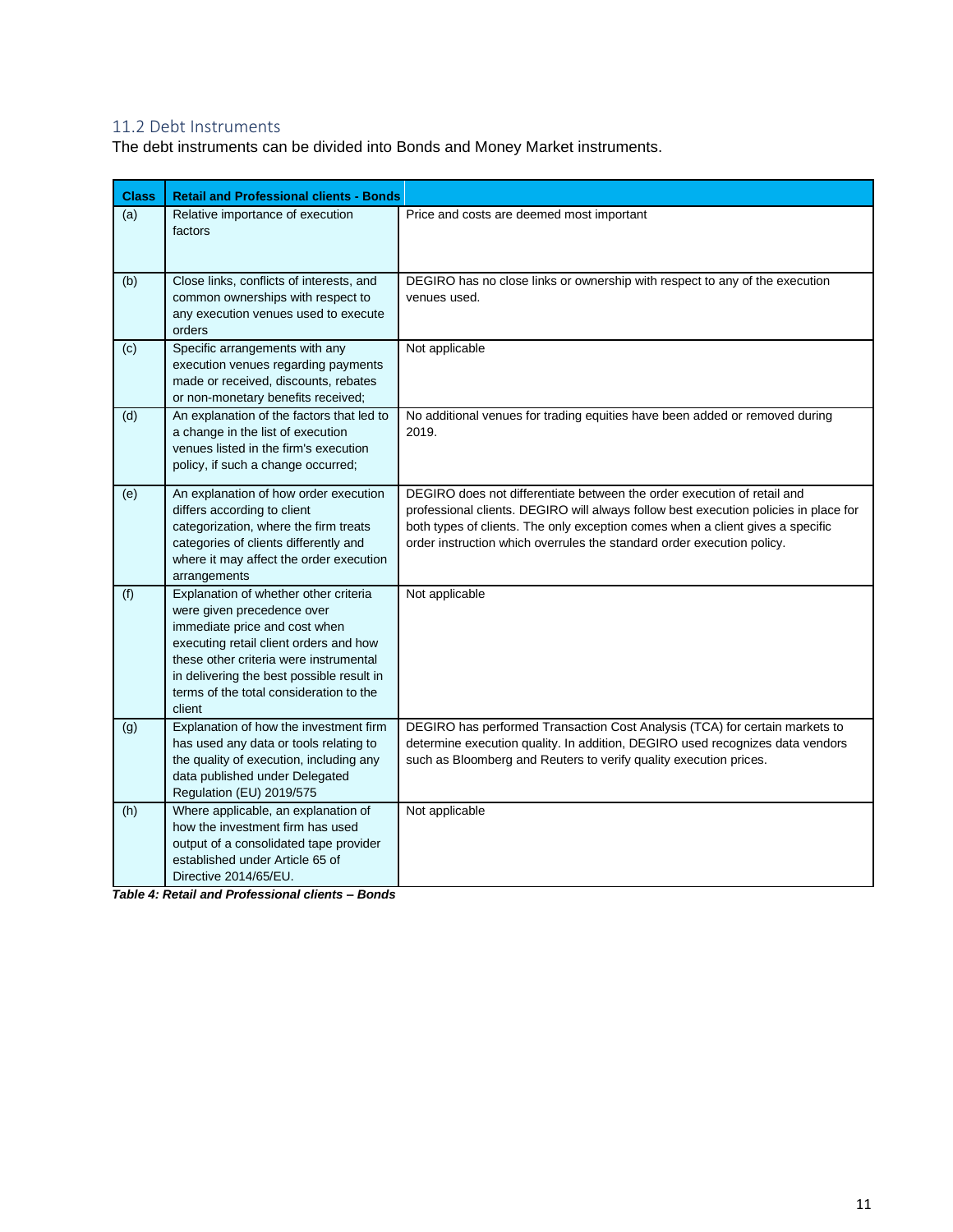| <b>Class</b> | Retail and Professional clients - Money Market Instruments                                                                                                                                                                                                                                 |                                                                                                                                                                                                                                                                                                                             |
|--------------|--------------------------------------------------------------------------------------------------------------------------------------------------------------------------------------------------------------------------------------------------------------------------------------------|-----------------------------------------------------------------------------------------------------------------------------------------------------------------------------------------------------------------------------------------------------------------------------------------------------------------------------|
| (a)          | Relative importance of execution<br>factors                                                                                                                                                                                                                                                | Price and costs are deemed most important                                                                                                                                                                                                                                                                                   |
| (b)          | Close links, conflicts of interests, and<br>common ownerships with respect to<br>any execution venues used to execute<br>orders                                                                                                                                                            | DEGIRO has no close links or ownership with respect to any of the execution<br>venues used.                                                                                                                                                                                                                                 |
| (c)          | Specific arrangements with any<br>execution venues regarding payments<br>made or received, discounts, rebates<br>or non-monetary benefits received;                                                                                                                                        | Not applicable                                                                                                                                                                                                                                                                                                              |
| (d)          | An explanation of the factors that led to<br>a change in the list of execution<br>venues listed in the firm's execution<br>policy, if such a change occurred;                                                                                                                              | No additional venues for trading equities have been added or removed during<br>2019.                                                                                                                                                                                                                                        |
| (e)          | An explanation of how order execution<br>differs according to client<br>categorization, where the firm treats<br>categories of clients differently and<br>where it may affect the order execution<br>arrangements                                                                          | DEGIRO does not differentiate between the order execution of retail and<br>professional clients. DEGIRO will always follow best execution policies in place for<br>both types of clients. The only exception comes when a client gives a specific<br>order instruction which overrules the standard order execution policy. |
| (f)          | Explanation of whether other criteria<br>were given precedence over<br>immediate price and cost when<br>executing retail client orders and how<br>these other criteria were instrumental<br>in delivering the best possible result in<br>terms of the total consideration to the<br>client | Not applicable                                                                                                                                                                                                                                                                                                              |
| (g)          | Explanation of how the investment firm<br>has used any data or tools relating to<br>the quality of execution, including any<br>data published under Delegated<br>Regulation (EU) 2019/575                                                                                                  | DEGIRO has performed Transaction Cost Analysis (TCA) for certain markets to<br>determine execution quality. In addition, DEGIRO used recognizes data vendors<br>such as Bloomberg and Reuters to verify quality execution prices.                                                                                           |
| (h)          | Where applicable, an explanation of<br>how the investment firm has used<br>output of a consolidated tape provider<br>established under Article 65 of<br>Directive 2014/65/EU.                                                                                                              | Not applicable                                                                                                                                                                                                                                                                                                              |

*Table 5: Retail and Professional clients – Money Market Instruments*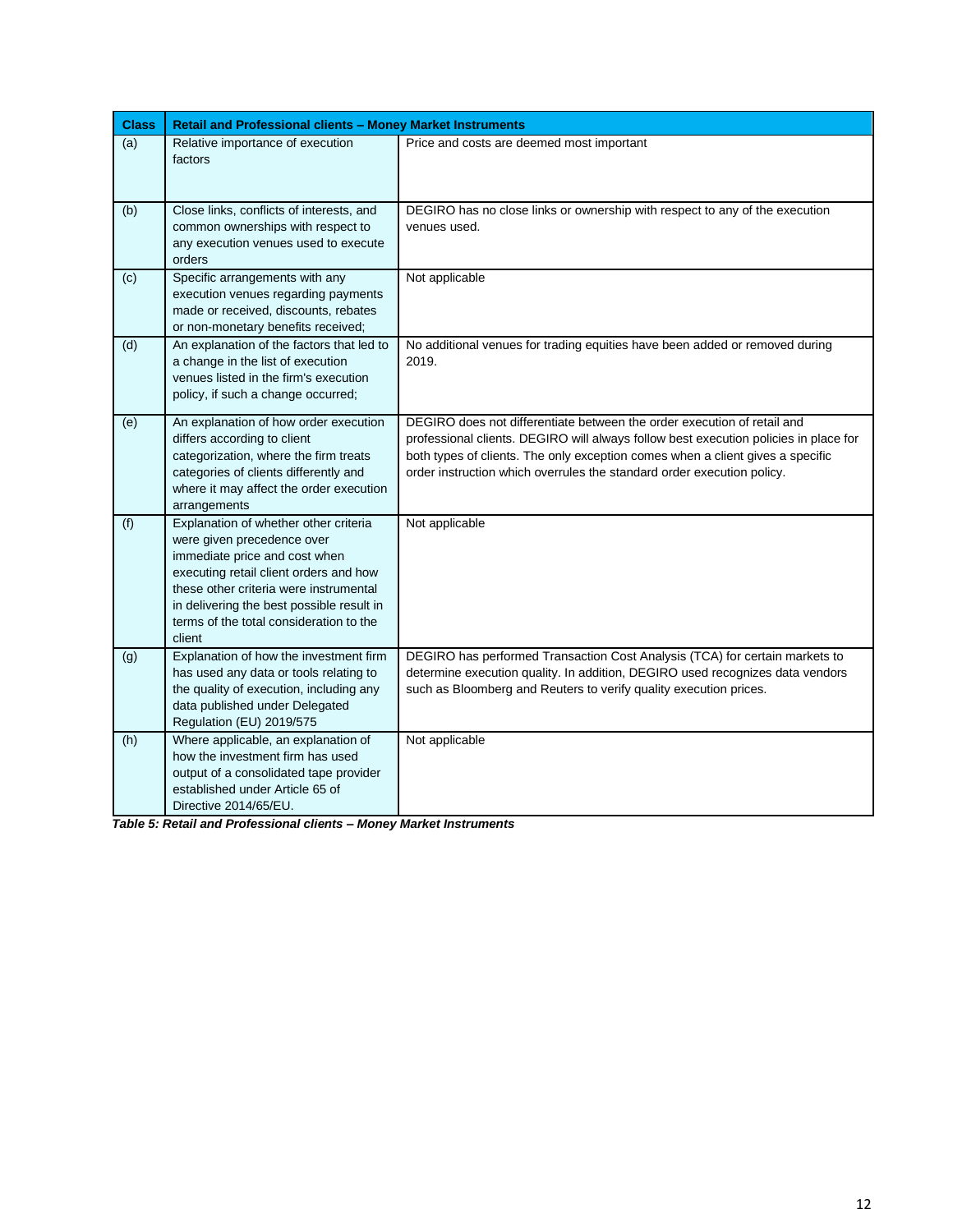## <span id="page-12-0"></span>11.3 Currency Derivatives

| <b>Class</b> | <b>Retail and Professional clients - Currency Derivatives</b>                                                                                                                                                                                                                              |                |
|--------------|--------------------------------------------------------------------------------------------------------------------------------------------------------------------------------------------------------------------------------------------------------------------------------------------|----------------|
| (a)          | Relative importance of execution<br>factors                                                                                                                                                                                                                                                | Not applicable |
| (b)          | Close links, conflicts of interests, and<br>common ownerships with respect to<br>any execution venues used to execute<br>orders                                                                                                                                                            | Not applicable |
| (c)          | Specific arrangements with any<br>execution venues regarding payments<br>made or received, discounts, rebates<br>or non-monetary benefits received;                                                                                                                                        | Not applicable |
| (d)          | An explanation of the factors that led to<br>a change in the list of execution<br>venues listed in the firm's execution<br>policy, if such a change occurred;                                                                                                                              | Not applicable |
| (e)          | An explanation of how order execution<br>differs according to client<br>categorization, where the firm treats<br>categories of clients differently and<br>where it may affect the order execution<br>arrangements                                                                          | Not applicable |
| (f)          | Explanation of whether other criteria<br>were given precedence over<br>immediate price and cost when<br>executing retail client orders and how<br>these other criteria were instrumental<br>in delivering the best possible result in<br>terms of the total consideration to the<br>client | Not applicable |
| (g)          | Explanation of how the investment firm<br>has used any data or tools relating to<br>the quality of execution, including any<br>data published under Delegated<br>Regulation (EU) 2019/575                                                                                                  | Not applicable |
| (h)          | Where applicable, an explanation of<br>how the investment firm has used<br>output of a consolidated tape provider<br>established under Article 65 of<br>Directive 2014/65/EU.                                                                                                              | Not applicable |

*Table 6: Retail and Professional clients – Currency Derivatives*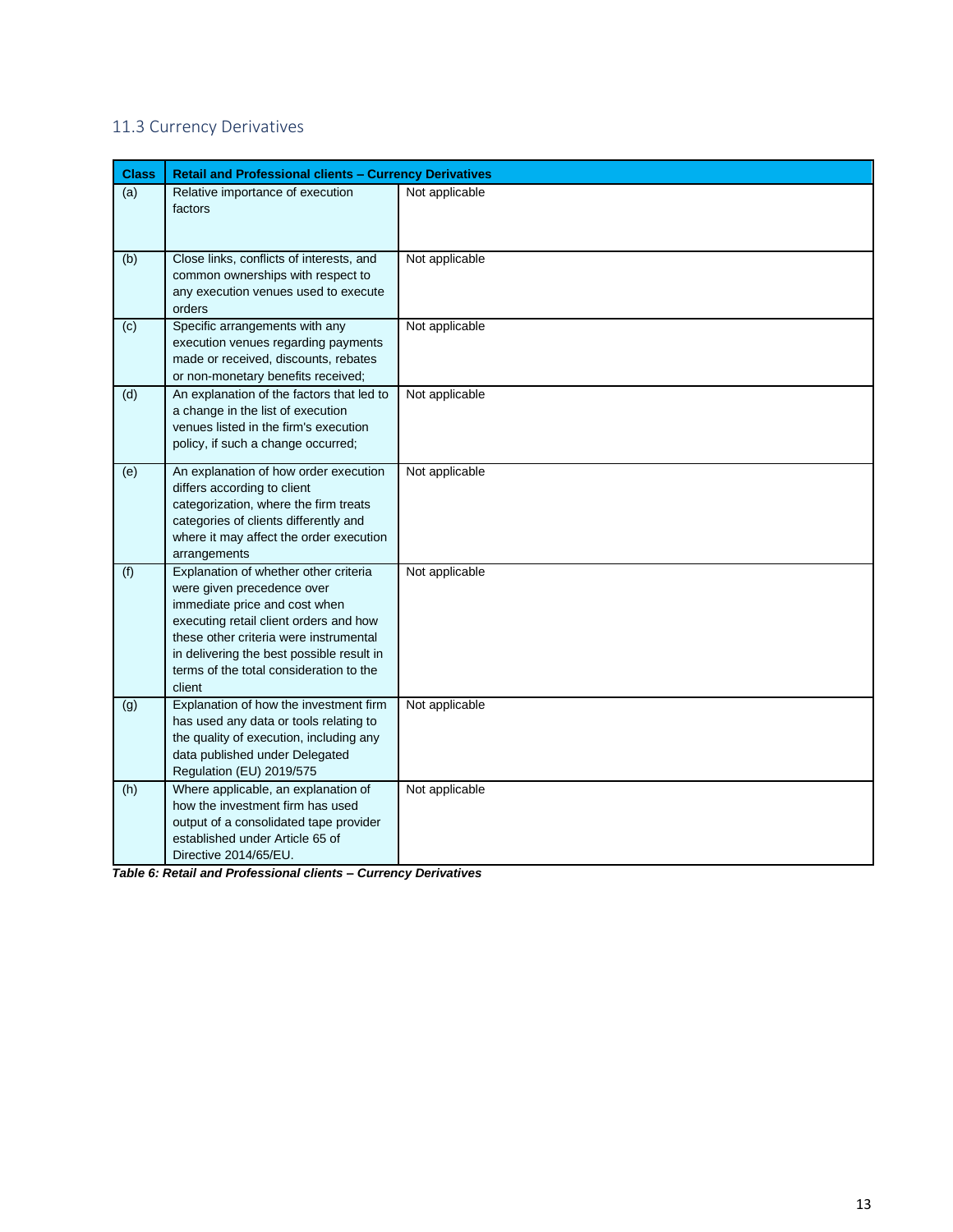## <span id="page-13-0"></span>11.4 Structured Finance Instruments

| <b>Class</b> | <b>Retail and Professional clients - Structured Finance Instruments</b>                                                                                                                                                                                                                    |                                                                                                                                                                                                                                                                                                                             |
|--------------|--------------------------------------------------------------------------------------------------------------------------------------------------------------------------------------------------------------------------------------------------------------------------------------------|-----------------------------------------------------------------------------------------------------------------------------------------------------------------------------------------------------------------------------------------------------------------------------------------------------------------------------|
| (a)          | Relative importance of execution<br>factors                                                                                                                                                                                                                                                | Price and costs are deemed most important                                                                                                                                                                                                                                                                                   |
| (b)          | Close links, conflicts of interests, and<br>common ownerships with respect to<br>any execution venues used to execute<br>orders                                                                                                                                                            | DEGIRO has no close links or ownership with respect to any of the execution<br>venues used.                                                                                                                                                                                                                                 |
| (c)          | Specific arrangements with any<br>execution venues regarding payments<br>made or received, discounts, rebates<br>or non-monetary benefits received;                                                                                                                                        | Not applicable                                                                                                                                                                                                                                                                                                              |
| (d)          | An explanation of the factors that led to<br>a change in the list of execution<br>venues listed in the firm's execution<br>policy, if such a change occurred;                                                                                                                              | The possibility to trade leveraged products directly against an issuer via CATS was<br>added during 2019. The main reasons for this were longer trading hours and more<br>cost-efficient trade processing.                                                                                                                  |
| (e)          | An explanation of how order execution<br>differs according to client<br>categorization, where the firm treats<br>categories of clients differently and<br>where it may affect the order execution<br>arrangements                                                                          | DEGIRO does not differentiate between the order execution of retail and<br>professional clients. DEGIRO will always follow best execution policies in place for<br>both types of clients. The only exception comes when a client gives a specific<br>order instruction which overrules the standard order execution policy. |
| (f)          | Explanation of whether other criteria<br>were given precedence over<br>immediate price and cost when<br>executing retail client orders and how<br>these other criteria were instrumental<br>in delivering the best possible result in<br>terms of the total consideration to the<br>client | Not applicable                                                                                                                                                                                                                                                                                                              |
| (g)          | Explanation of how the investment firm<br>has used any data or tools relating to<br>the quality of execution, including any<br>data published under Delegated<br>Regulation (EU) 2019/575                                                                                                  | DEGIRO has performed Transaction Cost Analysis (TCA) for certain markets to<br>determine execution quality. In addition, DEGIRO used recognizes data vendors<br>such as Bloomberg and Reuters to verify quality execution prices.                                                                                           |
| (h)          | Where applicable, an explanation of<br>how the investment firm has used<br>output of a consolidated tape provider<br>established under Article 65 of<br>Directive 2014/65/EU.                                                                                                              | Not applicable                                                                                                                                                                                                                                                                                                              |

*Table 7: Retail and Professional clients – Structured Finance Products*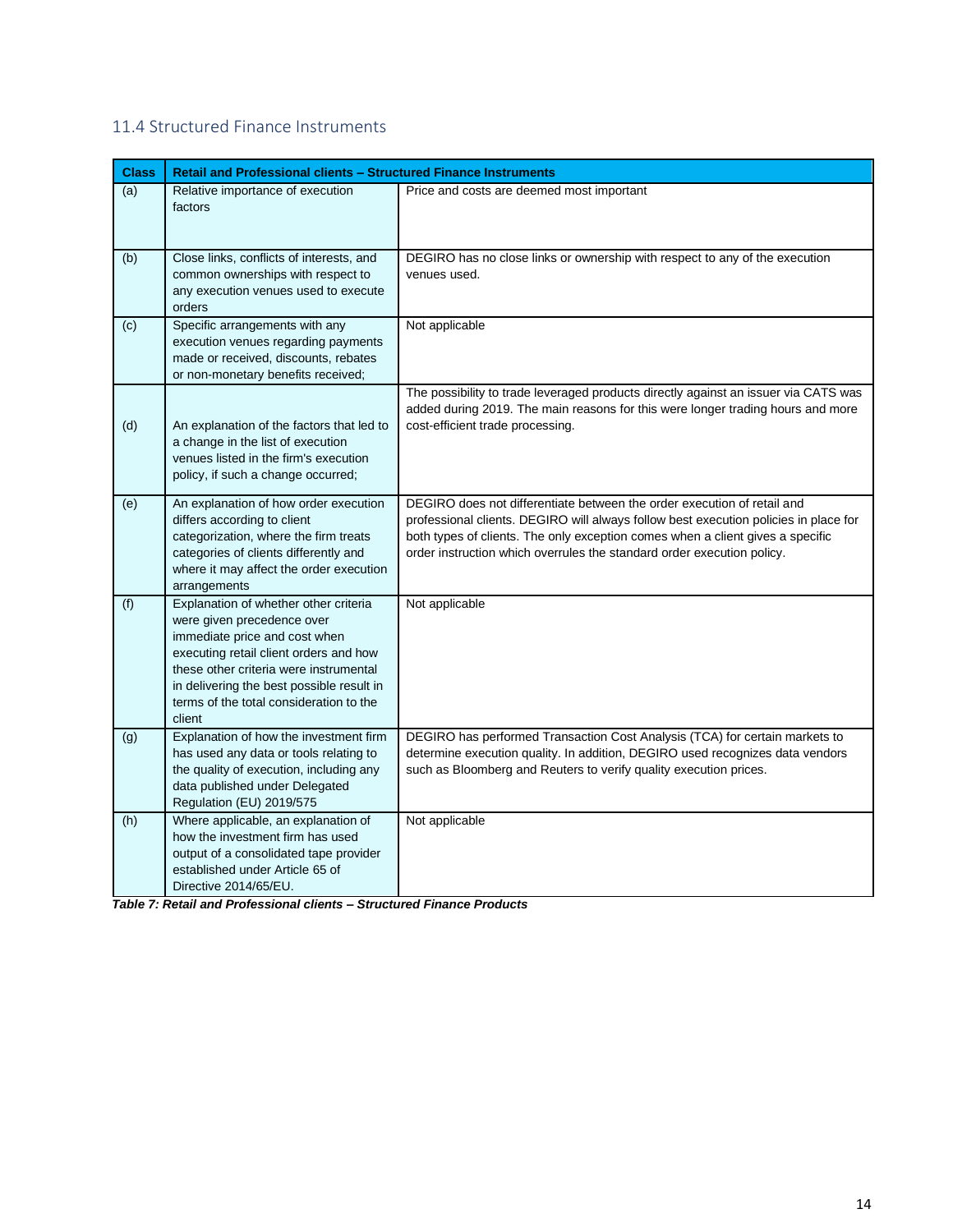### <span id="page-14-0"></span>11.5 Equity Derivatives

The equity derivatives are divided between futures and options admitted to trading on a trading venue and in swaps and other derivatives. DEGIRO only makes available trading for clients on exchange.

| <b>Class</b> | <b>Retail and Professional clients - Equity Derivatives</b>                                                                                                                                                                                                                                |                                                                                                                                                                                                                                                                                                                             |
|--------------|--------------------------------------------------------------------------------------------------------------------------------------------------------------------------------------------------------------------------------------------------------------------------------------------|-----------------------------------------------------------------------------------------------------------------------------------------------------------------------------------------------------------------------------------------------------------------------------------------------------------------------------|
| (a)          | Relative importance of execution<br>factors                                                                                                                                                                                                                                                | Price and costs are deemed most important                                                                                                                                                                                                                                                                                   |
| (b)          | Close links, conflicts of interests, and<br>common ownerships with respect to<br>any execution venues used to execute<br>orders                                                                                                                                                            | DEGIRO has no close links or ownership with respect to any of the execution<br>venues used.                                                                                                                                                                                                                                 |
| (c)          | Specific arrangements with any<br>execution venues regarding payments<br>made or received, discounts, rebates<br>or non-monetary benefits received;                                                                                                                                        | Not applicable                                                                                                                                                                                                                                                                                                              |
| (d)          | An explanation of the factors that led to<br>a change in the list of execution<br>venues listed in the firm's execution<br>policy, if such a change occurred;                                                                                                                              | No additional venues for trading equities have been added or removed during<br>2019.                                                                                                                                                                                                                                        |
| (e)          | An explanation of how order execution<br>differs according to client<br>categorization, where the firm treats<br>categories of clients differently and<br>where it may affect the order execution<br>arrangements                                                                          | DEGIRO does not differentiate between the order execution of retail and<br>professional clients. DEGIRO will always follow best execution policies in place for<br>both types of clients. The only exception comes when a client gives a specific<br>order instruction which overrules the standard order execution policy. |
| (f)          | Explanation of whether other criteria<br>were given precedence over<br>immediate price and cost when<br>executing retail client orders and how<br>these other criteria were instrumental<br>in delivering the best possible result in<br>terms of the total consideration to the<br>client | Not applicable                                                                                                                                                                                                                                                                                                              |
| (g)          | Explanation of how the investment firm<br>has used any data or tools relating to<br>the quality of execution, including any<br>data published under Delegated<br>Regulation (EU) 2019/575                                                                                                  | DEGIRO has performed Transaction Cost Analysis (TCA) for certain markets to<br>determine execution quality. In addition, DEGIRO used recognizes data vendors<br>such as Bloomberg and Reuters to verify quality execution prices.                                                                                           |
| (h)          | Where applicable, an explanation of<br>how the investment firm has used<br>output of a consolidated tape provider<br>established under Article 65 of<br>Directive 2014/65/EU.                                                                                                              | Not applicable                                                                                                                                                                                                                                                                                                              |

**Table 8: Retail and Professional clients – Equity Derivatives**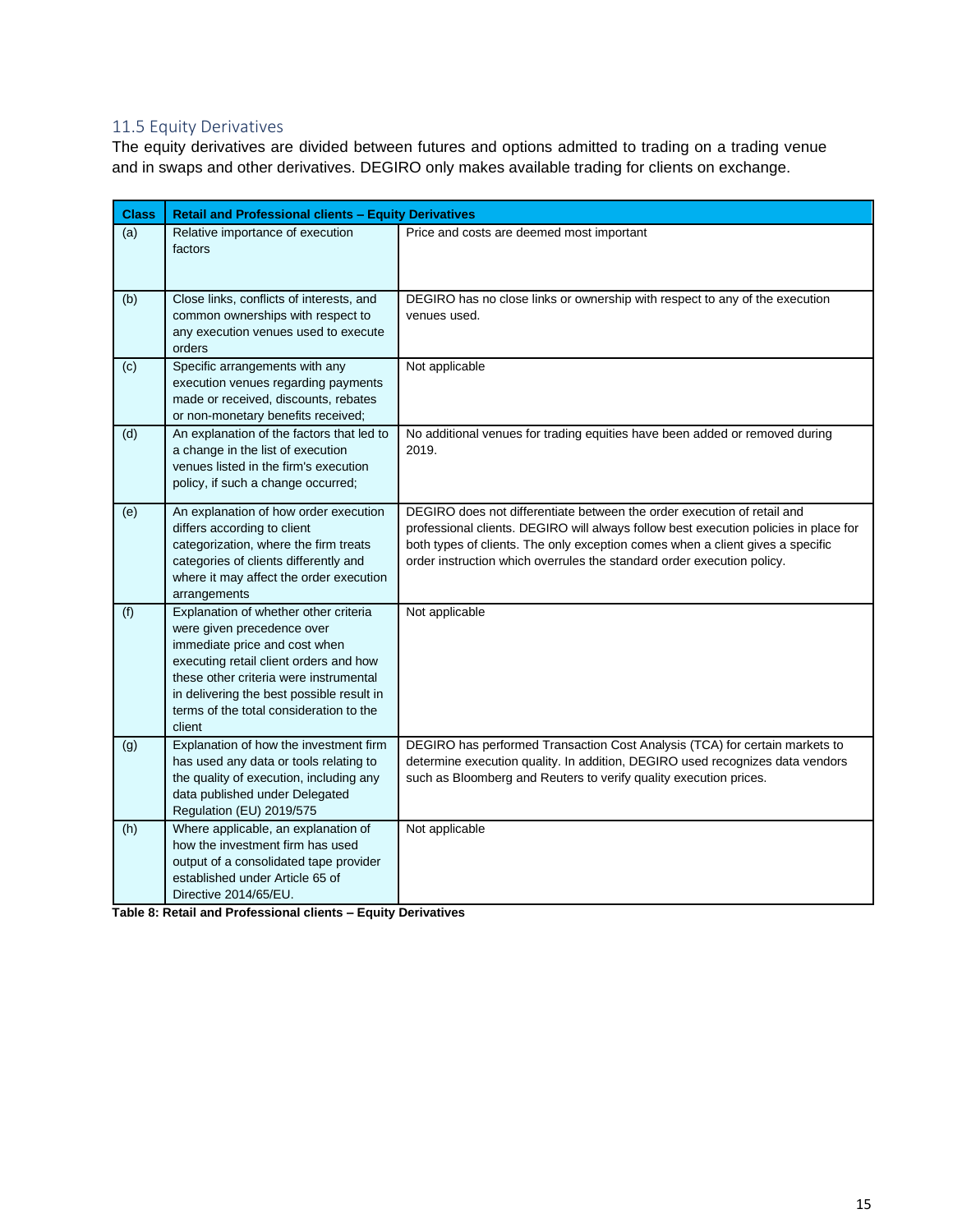## <span id="page-15-0"></span>11.6 Securitized Derivatives

The securitized derivatives are divided in two groups (i) Warrants and Certificate Derivatives and (ii) other securitized derivatives.

| <b>Class</b> | <b>Retail and Professional clients - Equity Derivatives</b>                                                                                                                                                                                                                                |                                                                                                                                                                                                                                                                                                                             |
|--------------|--------------------------------------------------------------------------------------------------------------------------------------------------------------------------------------------------------------------------------------------------------------------------------------------|-----------------------------------------------------------------------------------------------------------------------------------------------------------------------------------------------------------------------------------------------------------------------------------------------------------------------------|
| (a)          | Relative importance of execution<br>factors                                                                                                                                                                                                                                                | Price and costs and likelihood of execution are deemed most important                                                                                                                                                                                                                                                       |
| (b)          | Close links, conflicts of interests, and<br>common ownerships with respect to<br>any execution venues used to execute<br>orders                                                                                                                                                            | DEGIRO has no close links or ownership with respect to any of the execution<br>venues used.                                                                                                                                                                                                                                 |
| (c)          | Specific arrangements with any<br>execution venues regarding payments<br>made or received, discounts, rebates<br>or non-monetary benefits received;                                                                                                                                        | Not applicable                                                                                                                                                                                                                                                                                                              |
| (d)          | An explanation of the factors that led to<br>a change in the list of execution<br>venues listed in the firm's execution<br>policy, if such a change occurred;                                                                                                                              | No additional venues for trading equities have been added or removed during<br>2019.                                                                                                                                                                                                                                        |
| (e)          | An explanation of how order execution<br>differs according to client<br>categorization, where the firm treats<br>categories of clients differently and<br>where it may affect the order execution<br>arrangements                                                                          | DEGIRO does not differentiate between the order execution of retail and<br>professional clients. DEGIRO will always follow best execution policies in place for<br>both types of clients. The only exception comes when a client gives a specific<br>order instruction which overrules the standard order execution policy. |
| (f)          | Explanation of whether other criteria<br>were given precedence over<br>immediate price and cost when<br>executing retail client orders and how<br>these other criteria were instrumental<br>in delivering the best possible result in<br>terms of the total consideration to the<br>client | Not applicable                                                                                                                                                                                                                                                                                                              |
| (g)          | Explanation of how the investment firm<br>has used any data or tools relating to<br>the quality of execution, including any<br>data published under Delegated<br>Regulation (EU) 2019/575                                                                                                  | DEGIRO has performed Transaction Cost Analysis (TCA) for certain markets to<br>determine execution quality. In addition, DEGIRO used recognizes data vendors<br>such as Bloomberg and Reuters to verify quality execution prices.                                                                                           |
| (h)          | Where applicable, an explanation of<br>how the investment firm has used<br>output of a consolidated tape provider<br>established under Article 65 of<br>Directive 2014/65/EU.                                                                                                              | Not applicable                                                                                                                                                                                                                                                                                                              |

*Table 9: Retail and Professional clients – Securitized Derivatives*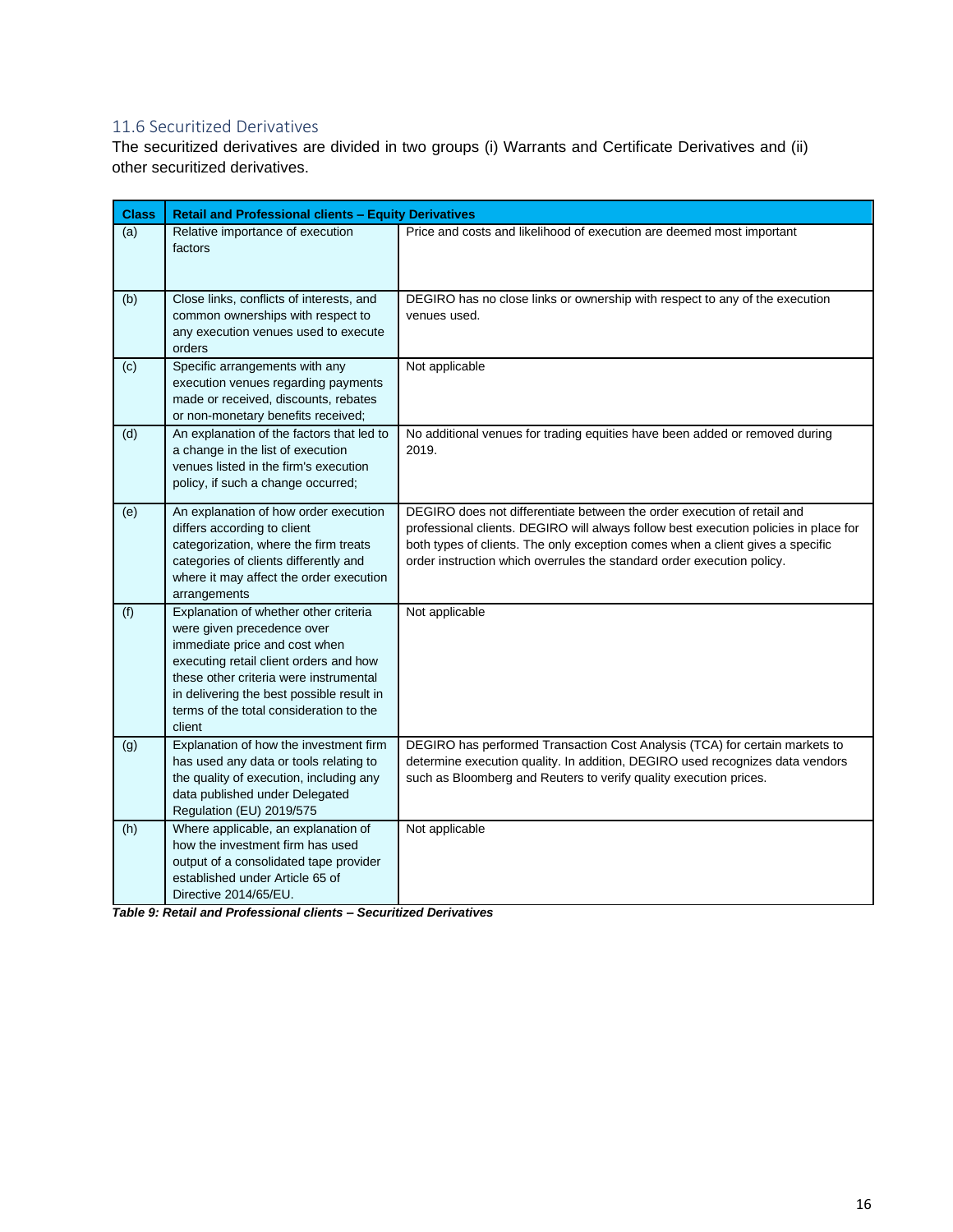#### <span id="page-16-0"></span>11.7 Commodities derivatives and emission allowances Derivatives

This class is divided in two subclasses being (i) Futures and options admitted to trading on a trading venue and (ii) Other commodities derivatives and emission allowances derivatives. DEGIRO offers only the first group (i).

| <b>Class</b> |                                                                                                                                                                                                                                                                                            | Retail and Professional clients - Commodities derivatives and emission allowances Derivatives (i)                                                                                                                                                                                                                           |
|--------------|--------------------------------------------------------------------------------------------------------------------------------------------------------------------------------------------------------------------------------------------------------------------------------------------|-----------------------------------------------------------------------------------------------------------------------------------------------------------------------------------------------------------------------------------------------------------------------------------------------------------------------------|
| (a)          | Relative importance of execution<br>factors                                                                                                                                                                                                                                                | Price and costs are deemed most important                                                                                                                                                                                                                                                                                   |
| (b)          | Close links, conflicts of interests, and<br>common ownerships with respect to<br>any execution venues used to execute<br>orders                                                                                                                                                            | DEGIRO has no close links or ownership with respect to any of the execution<br>venues used.                                                                                                                                                                                                                                 |
| (c)          | Specific arrangements with any<br>execution venues regarding payments<br>made or received, discounts, rebates<br>or non-monetary benefits received;                                                                                                                                        | Not applicable                                                                                                                                                                                                                                                                                                              |
| (d)          | An explanation of the factors that led to<br>a change in the list of execution<br>venues listed in the firm's execution<br>policy, if such a change occurred;                                                                                                                              | No additional venues for trading equities have been added or removed during<br>2019.                                                                                                                                                                                                                                        |
| (e)          | An explanation of how order execution<br>differs according to client<br>categorization, where the firm treats<br>categories of clients differently and<br>where it may affect the order execution<br>arrangements                                                                          | DEGIRO does not differentiate between the order execution of retail and<br>professional clients. DEGIRO will always follow best execution policies in place for<br>both types of clients. The only exception comes when a client gives a specific<br>order instruction which overrules the standard order execution policy. |
| (f)          | Explanation of whether other criteria<br>were given precedence over<br>immediate price and cost when<br>executing retail client orders and how<br>these other criteria were instrumental<br>in delivering the best possible result in<br>terms of the total consideration to the<br>client | Not applicable                                                                                                                                                                                                                                                                                                              |
| (g)          | Explanation of how the investment firm<br>has used any data or tools relating to<br>the quality of execution, including any<br>data published under Delegated<br>Regulation (EU) 2019/575                                                                                                  | DEGIRO has performed Transaction Cost Analysis (TCA) for certain markets to<br>determine execution quality. In addition, DEGIRO used recognizes data vendors<br>such as Bloomberg and Reuters to verify quality execution prices.                                                                                           |
| (h)          | Where applicable, an explanation of<br>how the investment firm has used<br>output of a consolidated tape provider<br>established under Article 65 of<br>Directive 2014/65/EU.                                                                                                              | Not applicable                                                                                                                                                                                                                                                                                                              |

*Table 10: Retail and Professional clients – Commodities derivatives and emission allowances Derivatives*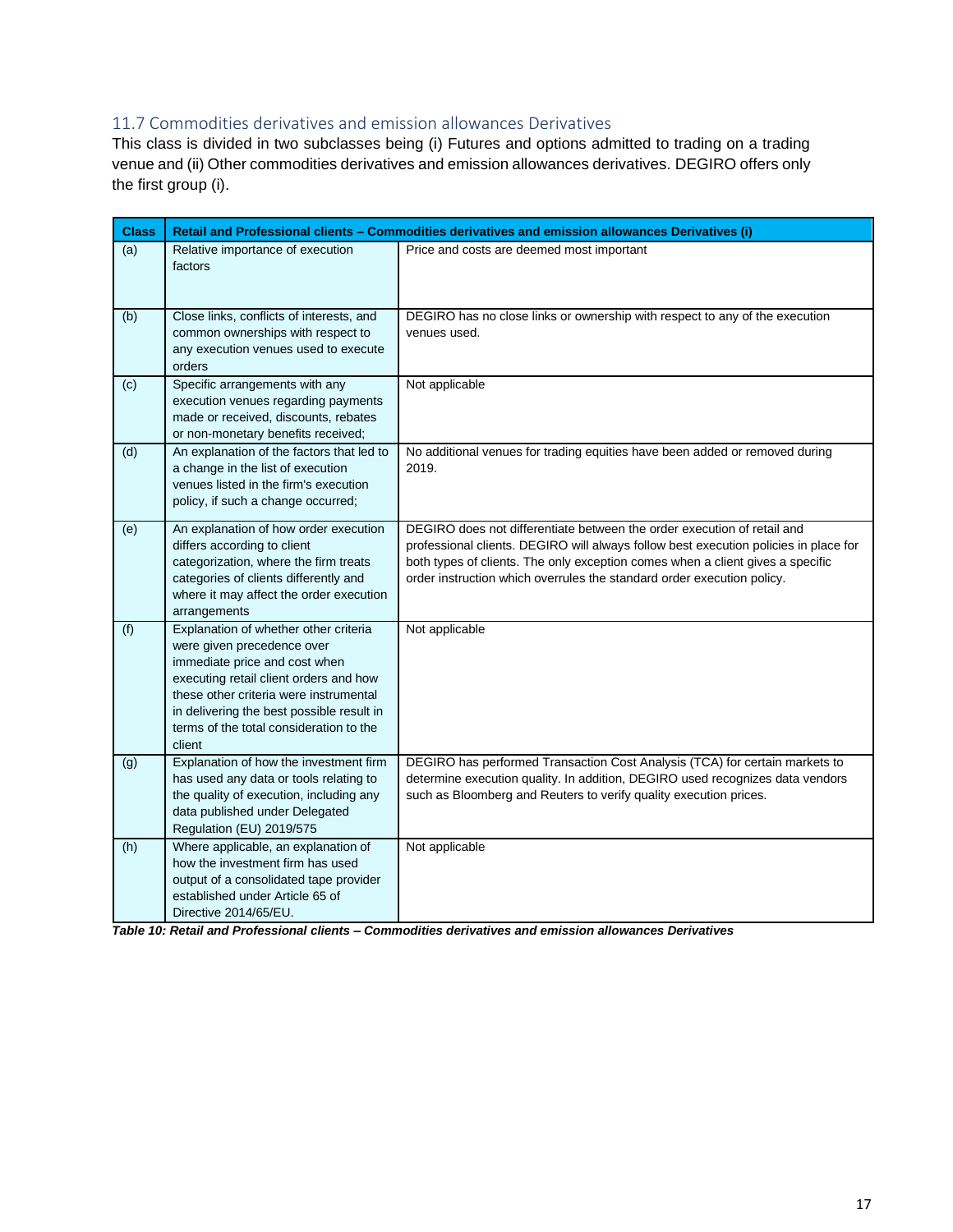## <span id="page-17-0"></span>11.8 Contracts for difference (CFD's)

| <b>Class</b> | Retail and Professional clients - Contracts for Difference                                                                                                                                                                                                                                 |                                                                                                                                                                                                                                                                                                                             |
|--------------|--------------------------------------------------------------------------------------------------------------------------------------------------------------------------------------------------------------------------------------------------------------------------------------------|-----------------------------------------------------------------------------------------------------------------------------------------------------------------------------------------------------------------------------------------------------------------------------------------------------------------------------|
| (a)          | Relative importance of execution<br>factors                                                                                                                                                                                                                                                | Execution factors are based on the prices trading at the primary exchange of the<br>CFD underlying.                                                                                                                                                                                                                         |
| (b)          | Close links, conflicts of interests, and<br>common ownerships with respect to<br>any execution venues used to execute<br>orders                                                                                                                                                            | DEGIRO may be the counterparty, but execution will take place at the price of the<br>primary exchange.                                                                                                                                                                                                                      |
| (c)          | Specific arrangements with any<br>execution venues regarding payments<br>made or received, discounts, rebates<br>or non-monetary benefits received;                                                                                                                                        | Not applicable                                                                                                                                                                                                                                                                                                              |
| (d)          | An explanation of the factors that led to<br>a change in the list of execution<br>venues listed in the firm's execution<br>policy, if such a change occurred;                                                                                                                              | Not applicable                                                                                                                                                                                                                                                                                                              |
| (e)          | An explanation of how order execution<br>differs according to client<br>categorization, where the firm treats<br>categories of clients differently and<br>where it may affect the order execution<br>arrangements                                                                          | DEGIRO does not differentiate between the order execution of retail and<br>professional clients. DEGIRO will always follow best execution policies in place for<br>both types of clients. The only exception comes when a client gives a specific<br>order instruction which overrules the standard order execution policy. |
| (f)          | Explanation of whether other criteria<br>were given precedence over<br>immediate price and cost when<br>executing retail client orders and how<br>these other criteria were instrumental<br>in delivering the best possible result in<br>terms of the total consideration to the<br>client | Not applicable                                                                                                                                                                                                                                                                                                              |
| (g)          | Explanation of how the investment firm<br>has used any data or tools relating to<br>the quality of execution, including any<br>data published under Delegated<br>Regulation (EU) 2019/575                                                                                                  | Not applicable                                                                                                                                                                                                                                                                                                              |
| (h)          | Where applicable, an explanation of<br>how the investment firm has used<br>output of a consolidated tape provider<br>established under Article 65 of<br>Directive 2014/65/EU.                                                                                                              | Not applicable                                                                                                                                                                                                                                                                                                              |

*Table 11: Retail and Professional clients – Contracts for Difference*

#### *Notable*

The CFD's are always executed OTC. The prices for OTC transactions are always based on the reference price on the financial instrument trading on primary exchange. DEGIRO stopped with actively offering CFDs in December 2019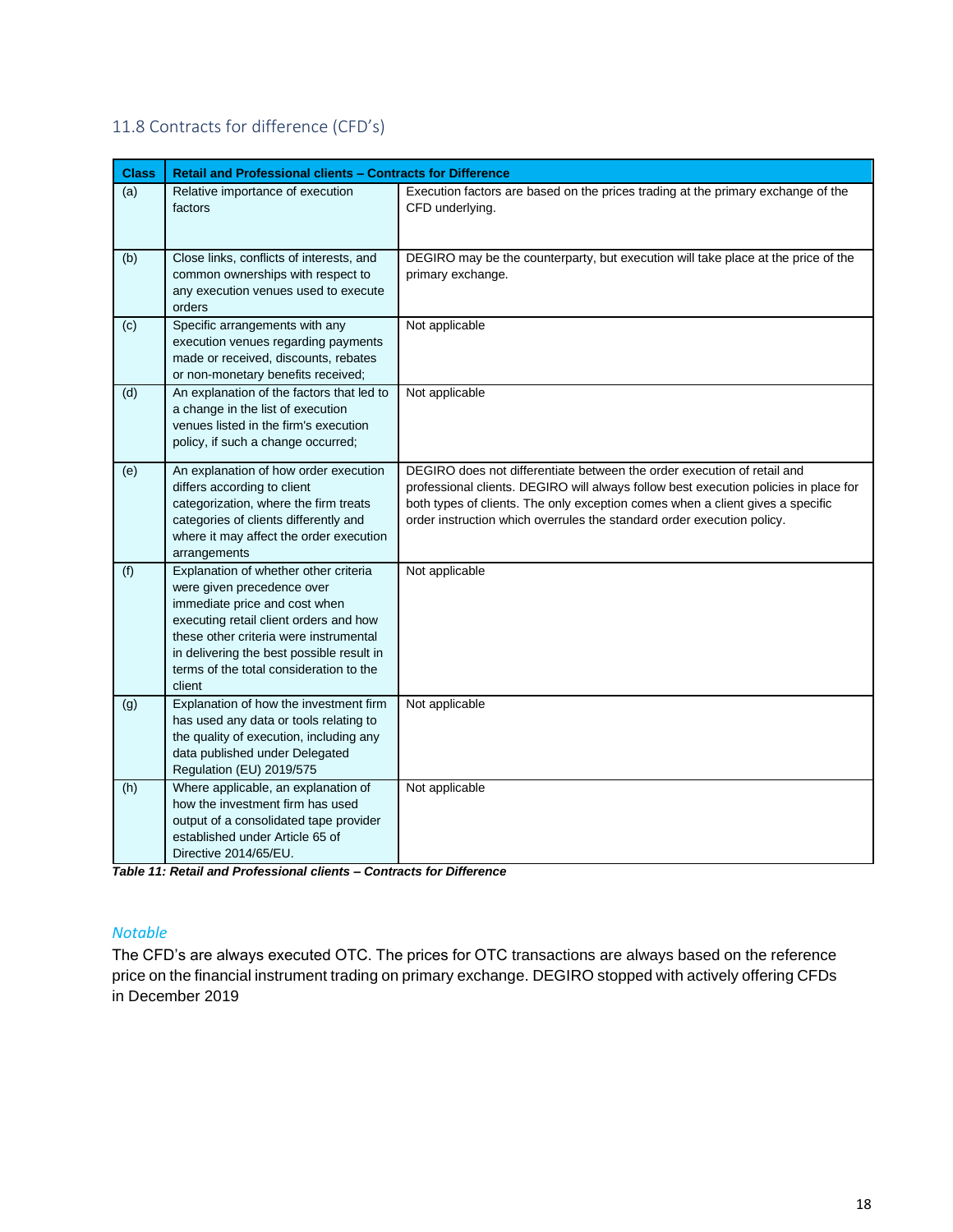| <b>Class</b> |                                                                                                                                                                                                                                                                                            | Retail and Professional clients - Exchange traded products (ETFs, ETNs, ETCs)                                                                                                                                                                                                                                               |  |  |
|--------------|--------------------------------------------------------------------------------------------------------------------------------------------------------------------------------------------------------------------------------------------------------------------------------------------|-----------------------------------------------------------------------------------------------------------------------------------------------------------------------------------------------------------------------------------------------------------------------------------------------------------------------------|--|--|
| (a)          | Relative importance of execution<br>factors                                                                                                                                                                                                                                                | Price and costs are deemed most important                                                                                                                                                                                                                                                                                   |  |  |
| (b)          | Close links, conflicts of interests, and<br>common ownerships with respect to<br>any execution venues used to execute<br>orders                                                                                                                                                            | DEGIRO has no close links or ownership with respect to any of the execution<br>venues used.                                                                                                                                                                                                                                 |  |  |
| (c)          | Specific arrangements with any<br>execution venues regarding payments<br>made or received, discounts, rebates<br>or non-monetary benefits received;                                                                                                                                        | Not applicable                                                                                                                                                                                                                                                                                                              |  |  |
| (d)          | An explanation of the factors that led to<br>a change in the list of execution<br>venues listed in the firm's execution<br>policy, if such a change occurred;                                                                                                                              | No additional venues for trading equities have been added or removed during<br>2019.                                                                                                                                                                                                                                        |  |  |
| (e)          | An explanation of how order execution<br>differs according to client<br>categorization, where the firm treats<br>categories of clients differently and<br>where it may affect the order execution<br>arrangements                                                                          | DEGIRO does not differentiate between the order execution of retail and<br>professional clients. DEGIRO will always follow best execution policies in place for<br>both types of clients. The only exception comes when a client gives a specific<br>order instruction which overrules the standard order execution policy. |  |  |
| (f)          | Explanation of whether other criteria<br>were given precedence over<br>immediate price and cost when<br>executing retail client orders and how<br>these other criteria were instrumental<br>in delivering the best possible result in<br>terms of the total consideration to the<br>client | Not applicable                                                                                                                                                                                                                                                                                                              |  |  |
| (g)          | Explanation of how the investment firm<br>has used any data or tools relating to<br>the quality of execution, including any<br>data published under Delegated<br>Regulation (EU) 2019/575                                                                                                  | DEGIRO has performed Transaction Cost Analysis (TCA) for certain markets to<br>determine execution quality. In addition, DEGIRO used recognizes data vendors<br>such as Bloomberg and Reuters to verify quality execution prices.                                                                                           |  |  |
| (h)          | Where applicable, an explanation of<br>how the investment firm has used<br>output of a consolidated tape provider<br>established under Article 65 of<br>Directive 2014/65/EU.                                                                                                              | Not applicable                                                                                                                                                                                                                                                                                                              |  |  |

## <span id="page-18-0"></span>11.9 Exchange traded products (ETFs, ETNs and ETCs)

*Table 12: Retail and Professional clients – Exchange traded products (ETFs, ETNs, ETCs)*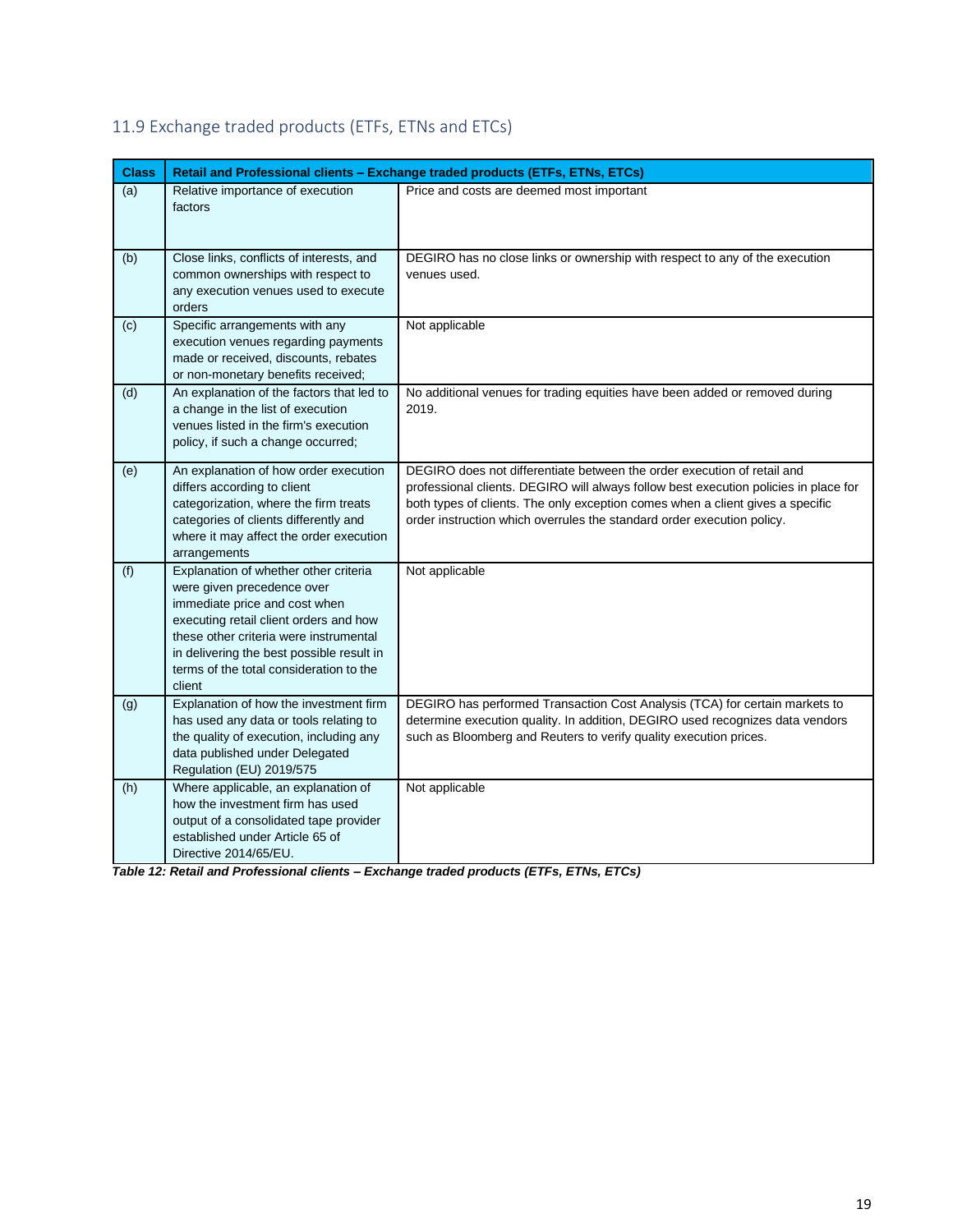### <span id="page-19-0"></span>12. Appendix 1 'Classification of Financial Instrument Classes'

In total there are 22 different (sub) classes of financial instruments.

A classification of the different financial instrument classes can be found below:

- (a) Equities Shares & Depositary Receipts
	- (i) Tick size liquidity bands 5 and 6 (from 2 000 trades per day)
	- (ii) Tick size liquidity bands 3 and 4 (from 80 to 1 999 trades per day)
	- (iii) Tick size liquidity band 1 and 2 (from 0 to 79 trades per day)

#### (b) Debt instruments

- (i) Bonds
- (ii) Money markets instruments
- (c) Interest rates derivatives
	- (i) Futures and options admitted to trading on a trading venue
	- (ii) Swaps, forwards, and other interest rates derivatives

#### (d) credit derivatives

- (i) Futures and options admitted to trading on a trading venue
- (ii) Other credit derivatives
- (e) currency derivatives
	- (i) Futures and options admitted to trading on a trading venue
	- (ii) Swaps, forwards, and other currency derivatives
- (f) Structured finance instruments
- (g) Equity Derivatives
	- (i) Options and Futures admitted to trading on a trading venue
	- (ii) Swaps and other equity derivatives
- (h) Securitized Derivatives
	- (i) Warrants and Certificate Derivatives
	- (ii) Other securitized derivatives